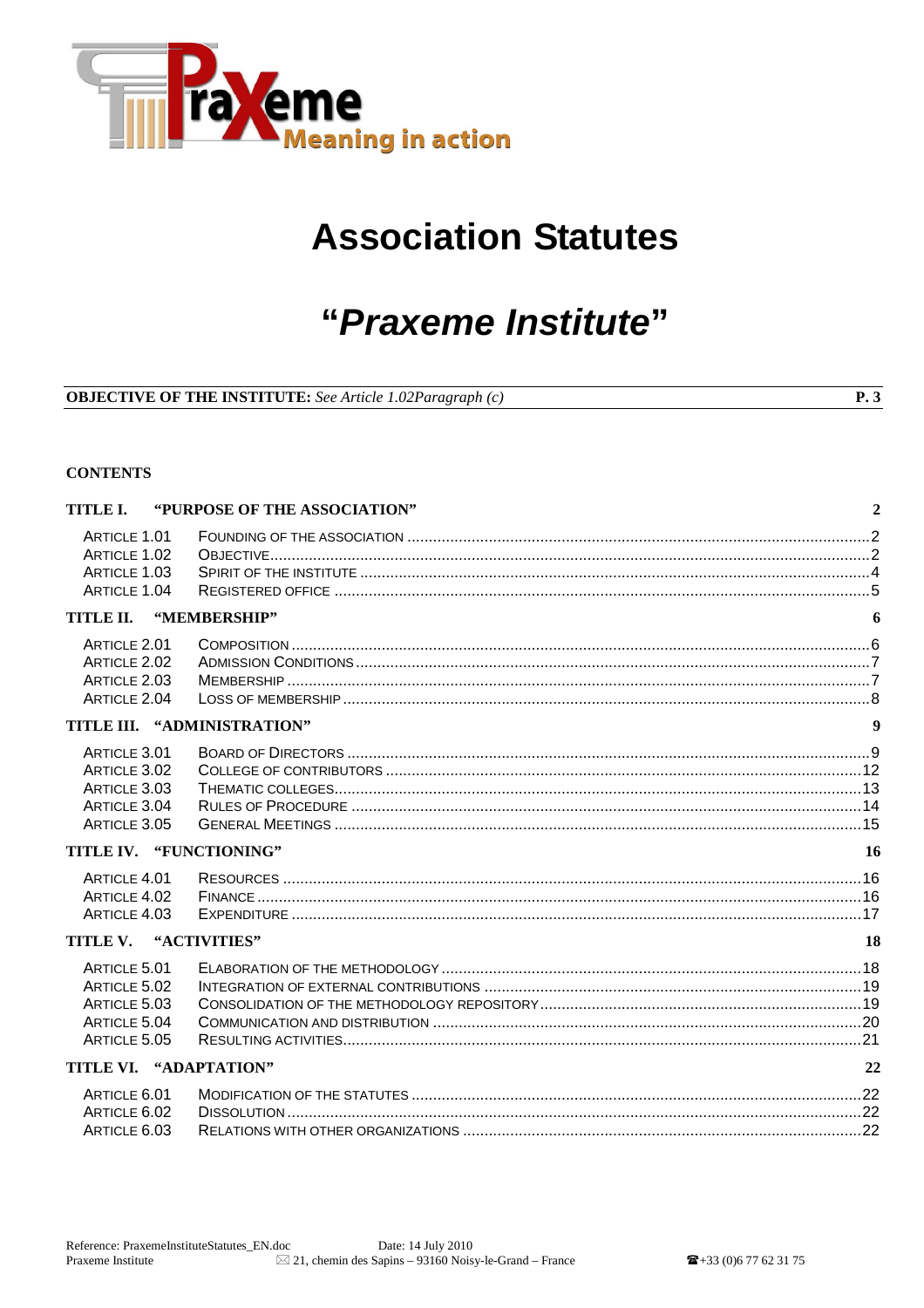# **Title I. "Purpose of the association"**

# Article 1.01 Founding of the association

### Paragraph (a) Foundation

On July 1, 2006, was founded between the persons who adhere to the present statutes, a non-profit association, pursuant to the French law of July 1, 1901 and the French decree of August 16, 1901, named: "PRAXEME INSTITUTE."

The association is hereinafter referred to as the "institute."

### Paragraph (b) Duration

The duration of the institute is fixed at 99 years, renewable. At least one year before the nominal expiry date, the Board of Directors will call an extraordinary general meeting to rule on the continuation of the institute.

### Paragraph (c) Background history

The institute created on July 1, 2006 gives a legal form to an activity carried out since 2003, as illustrated by voluntary contributions from several enterprises. These contributions, defined in the article below, were the basis of the shared resources of which the institute is custodian.

# Article 1.02 Objective

#### Paragraph (a) Definition of Praxeme

Praxeme is an enterprise methodology.

It covers enterprise strategy, modeling of organizations and their IT systems, as well as governance and management of competences. Its aim is to provide a set of rigorously articulated procedures, founded on a shared theoretical base. Praxeme's main originality and constant focus lie with how the disciplines are articulated, which contribute to thinking about and improving organizations and their activity.

**Methodology** is a discipline which reflects on the action and the elaboration of procedures. A rigorously founded and articulated set of procedures forms a method. Methodology therefore encompasses the discussions and justifications required to control the action. It concerns only a small community of methodologists who, themselves, research the teachings of other disciplines in several fields of knowledge.

**Method**, on the other hand, concerns a wider public, in so much as it brings immediate answers to questions of practice.

## Paragraph (b) Praxeme: ambition and stakes

#### Praxeme is an open method.

It is the will of the members of the institute to propose to society as a whole, a widely-shared reference method to:

- contribute to mastering organizations and IT systems;
- **·** improve organizations and enterprises.
- Praxeme can be applied to all sorts of complex systems, with human and/or technical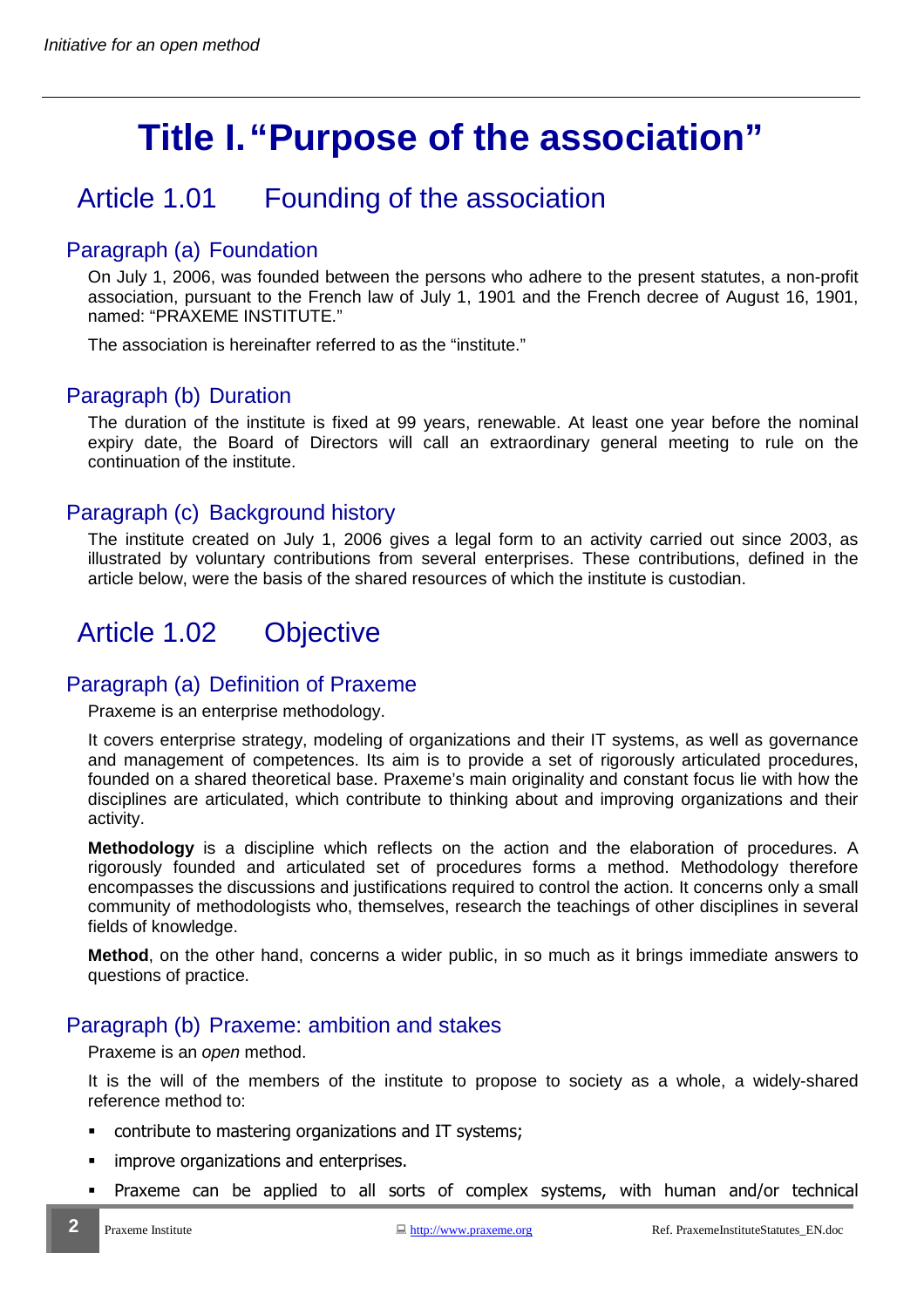components: public institutions, enterprises, IT systems, action or defense systems… Hereinafter, these types of systems are referred to under the generic term "organization."

The contributions that the methodology brings are aimed at reforming the approach taken with regarding to the different aspects of an organization:

- strategy formulation;
- formalization of knowledge;
- design of organizations and performance improvements;
- process modeling and its simplification;
- urbanization of IT systems and their interoperability;
- mastery of information and communication technologies, so as to leverage their full potential;
- **IT architecture and software design;**
- competence management and optimization of the production chain tools for economic activity;
- governance and the generalization of economic rationality.

### Paragraph (c) Purpose of the institute

The purpose of the PRAXEME INSTITUTE association (hereinafter referred to as: the institute) is to ensure the development, promotion and implementation of the PRAXEME method. In particular, it participates in any public event perceived to be of relevance to the PRAXEME method.

## Paragraph (d) Role of the institute

The institute is:

- the *depository* for the Praxeme shared resources;
- the *quarantor* of the coherence and spirit of the Praxeme methodology;
- the *coordinator* of the drawing up, distribution and promotion on a wide scale of the Praxeme methodology.

## Paragraph (e) Coherence of the methodology

The coherence of the Praxeme methodology is an indispensable quality to ensure its effectiveness and its contribution to society. It is the reason why the statutes specify this requirement. The authorities described in Title III will be able to refer to this paragraph when faced with a situation where a dispute regarding the interpretation or evolution of the methodological shared resources will need to be settled.

A methodology rests on a small number of principles which gives it its internal coherence and originality vis-à-vis other discourses. In the case of Praxeme, these principles are expressed in:

- $\blacksquare$  the "White paper";
- $\blacksquare$  the "General guide"<sup>2</sup>.

These two documents form the core of the non-debatable notions and principles which characterize the Praxeme methodology.

<sup>&</sup>lt;sup>1</sup> The 36-page long document: "Praxeme: the White paper", was first circulated in the last quarter of 2004. The Rules of Procedure state the current version of this document, which is to be referred to in any debates.

 $2$  The General guide is a longer document which was submitted to the initial members of the institute for review. It is regularly reviewed in order to ensure its conformity with the evolutions of the corpus.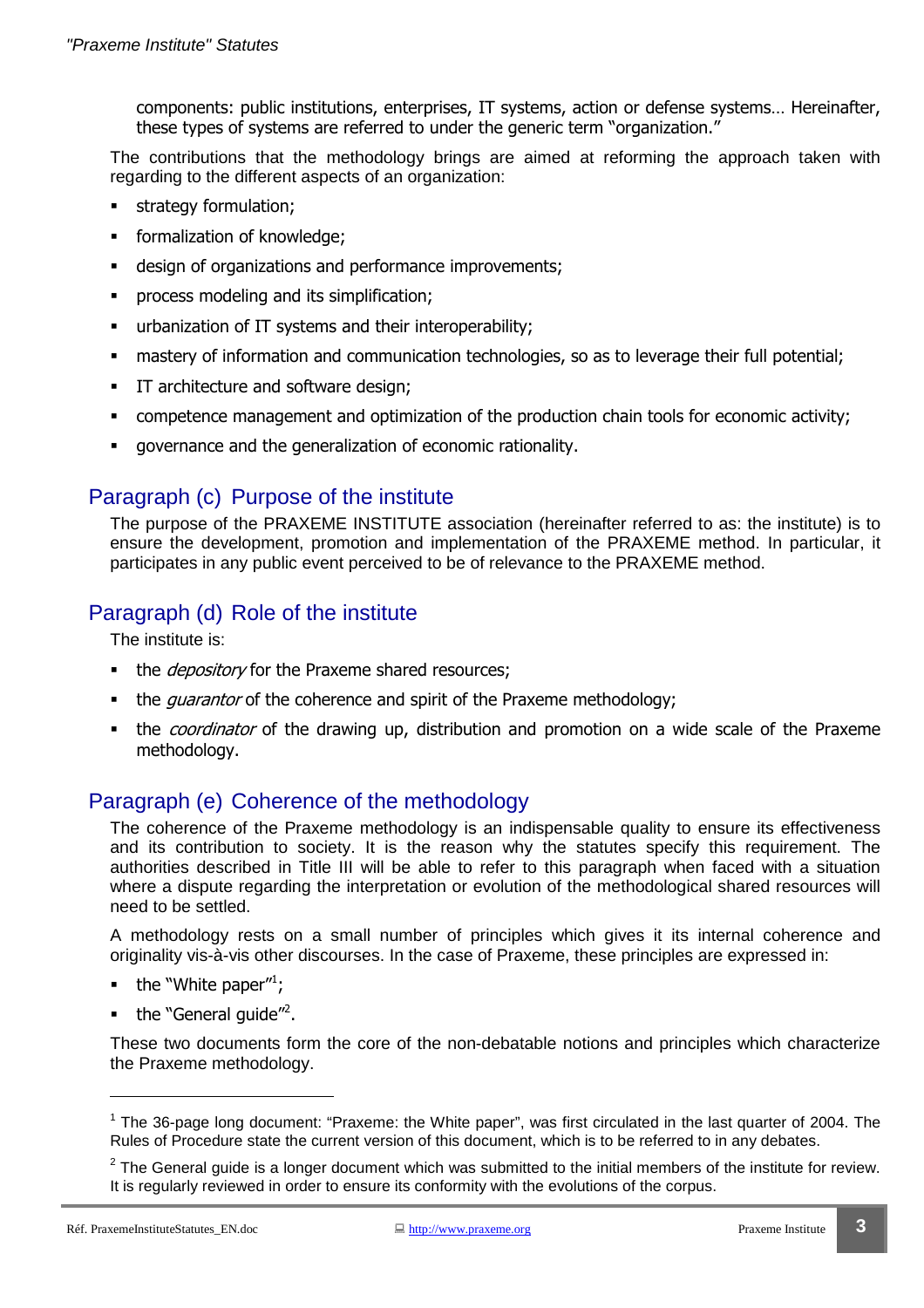Disrespecting these core texts would result in the following risks:

- jeopardize the balance and readability of the methodology;
- **skew the innovative approaches proposed;**
- reduce the hoped-for effects from the application of the methodology.

#### Paragraph (f) Components of the Praxeme shared resources

The Praxeme shared resources are a collection of components gathered together and organized in such a way as to help the users of the methodology to go about their activities.

By "components", we mean:

- **-** documents,
- **•** works,
- **training supports,**
- models,
- **software,**
- data sets or parameters, such as UML profiles,
- procedures,
- etc.

A Praxeme component is any element which details knowledge or know-how, whatever its medium or format.

#### Paragraph (g) Distribution of the Praxeme shared resources

It is the task of the institute to make the shared resources available to the public, in accordance with the guidelines fixed by the Rules of Procedure and established at each donation, in mutual agreement with the contributor.

This collection of documents, material and software in various forms is destined for public use and without any restrictions other than those specified in the following paragraph.

#### Paragraph (h) Protection of the Praxeme shared resources

During the distribution of the components of the Praxeme shared resources, the institute shall apply the protections judged necessary to avoid any form of misappropriation, commercial operation or unauthorized use, in order to protect the authors' rights and image of the institute.

The legal form and level of protection are decided on a case-by-case basis, at the time a component is made available.

The different eventualities can be found listed in a chapter of the Rules of Procedure.

# Article 1.03 Spirit of the institute

#### Paragraph (a) Openness

The institute exists in a spirit of openness and knowledge sharing.

One of the primary qualities of a methodology is that it be widely known and recognized. Through these statutes, the members demonstrate their desire to create and develop an open method. The role of the institute is to publish the components of the method and to ensure as wide a distribution of them as possible, by all appropriate means.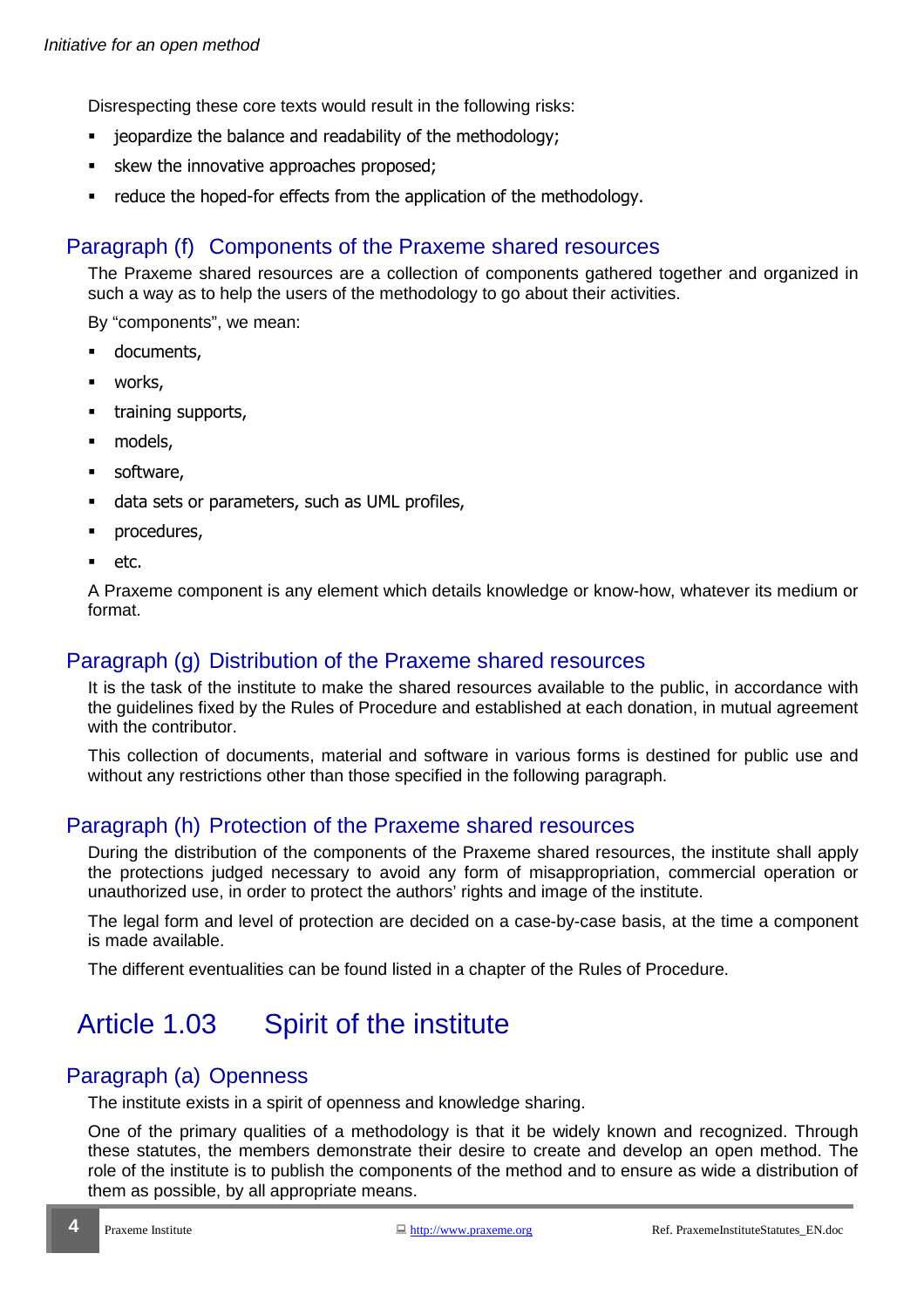This same spirit of openness also comes with a commitment to listen to those proposing ideas and to keep abreast of the latest developments in the different domains covered.

## Paragraph (b) Public distribution

The core of the methodology is made conditionally available to the public, in respect of the conditions mentioned in the paragraph "Protection of the Praxeme shared resources"<sup>3</sup>, without taking the financial return into consideration.

Part of the Praxeme shared resources remain, nevertheless, reserved for use by the members of the institute. The Rules of Procedure define this reserved part.

#### Paragraph (c) Respect of contributors and authors

The bulk of the Praxeme components drawn up come from contributions made by member enterprises of the institute (see Article 3.02Paragraph (a)). The protection and distribution constraints are designed to protect the rights, interests and image of these contributors. For all that, these constraints do not call into question the spirit of openness and the open nature of Praxeme.

The same applies to the components from direct authors of the Praxeme shared resources.

#### Paragraph (d) Respect of users

The institute is committed, in its decisions, to taking into consideration the viewpoint of practitioners, direct users of the method in the field.

The Rules of Procedure make provisions for that purpose.

# Article 1.04 Registered office

The registered office is listed as: Noisy-le-Grand, 21 chemin des Sapins (France).

It can be transferred at any time by simple resolution of the Board of Directors.

This decision must be ratified by the next General Meeting.

 $3$  Cf. Article 1.02Paragraph (h), page 4 of the present statutes.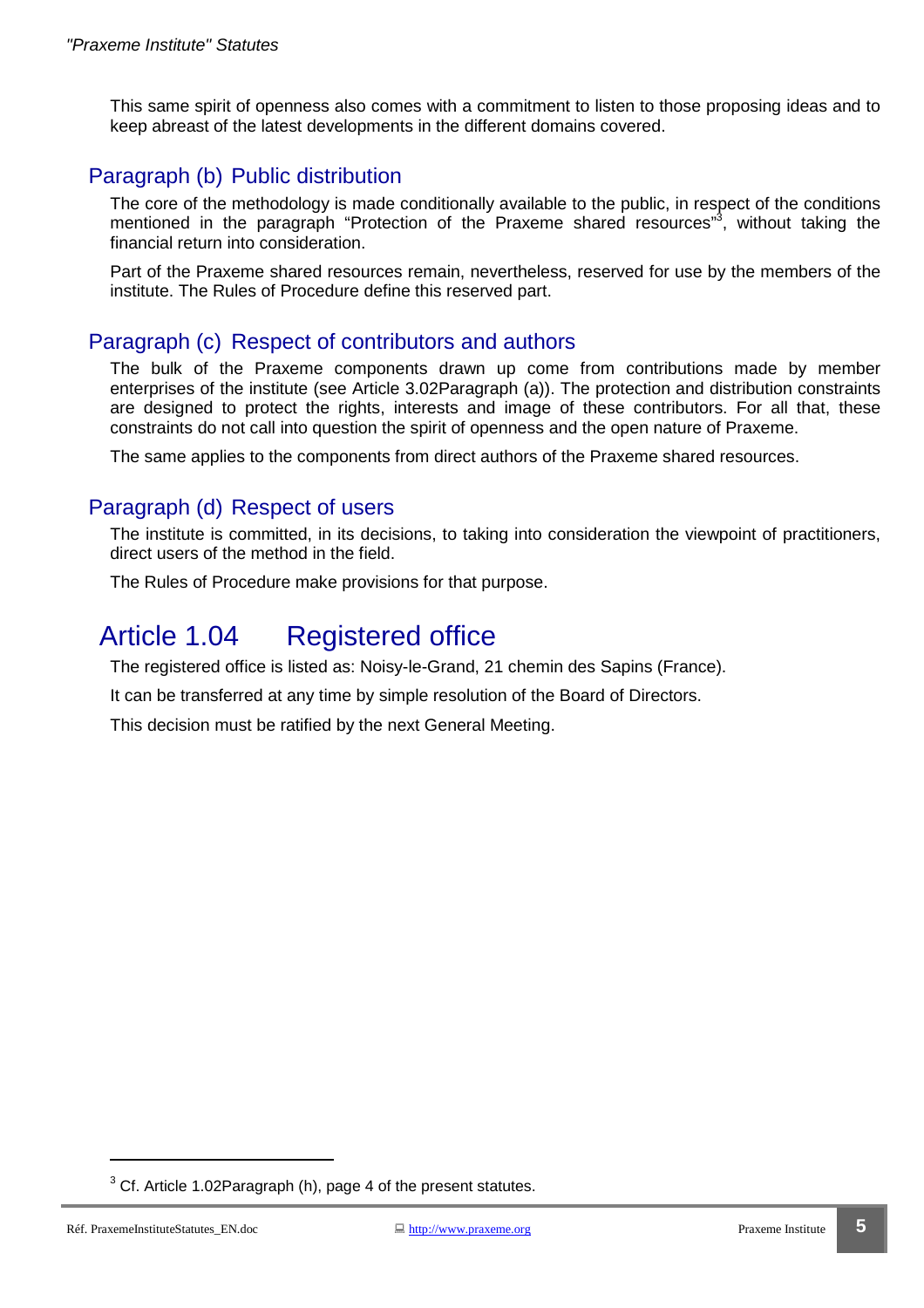# **Title II. "Membership"**

Detailed under this heading are the membership conditions which apply to members of the "Praxeme" Institute" association.

# Article 2.01 Composition

## Paragraph (a) Members

Entitled to be member of the institute, any natural or legal person who fulfills the following three conditions:

Shows an interest in the promotion, development and implementation of the PRAXEME method.

Meets the conditions detailed in the article "Admission Conditions".

Pays the annual subscription.

## Paragraph (b) Categories

The institute recognizes three categories of members:

- "individuals",
- "enterprises",
- "associations".

## Paragraph (c) Individual member

Individual members are people who adhere in a private capacity.

Under no circumstances, in their public communication regarding Praxeme, can they enable a nonadhering organization to benefit from their individual membership to Praxeme. The institute prohibits them using, for commercial gain, any element of its assets, such as its name, the name of its methodology or its projects, or even the knowledge that many have been gained from access to the Praxeme shared resources or activities of the institute.

## Paragraph (d) Enterprise member

Enterprises are legal entities, no matter what their industry sector or legal form. Their membership to the institute is through at least one named person, be they an employee or legal representative, who demonstrates an interest for the promotion, development and implementation of the Praxeme method.

As a member enterprise of the institute, the enterprise is entitled to refer to and use certain elements of the assets of the institute. These entitlements are defined in the Rules of Procedure.

Reciprocally, the institute is committed to promoting the member enterprise, should it express the desire, through its distribution channels. The Rules of Procedure set the terms for this communication. Only the actions or contributions of the member enterprise which are in keeping with the objectives of the institute can benefit from such communication.

## Paragraph (e) Association member

Associations are not-for-profit legal entities. They can be represented in the bodies defined by the present statutes.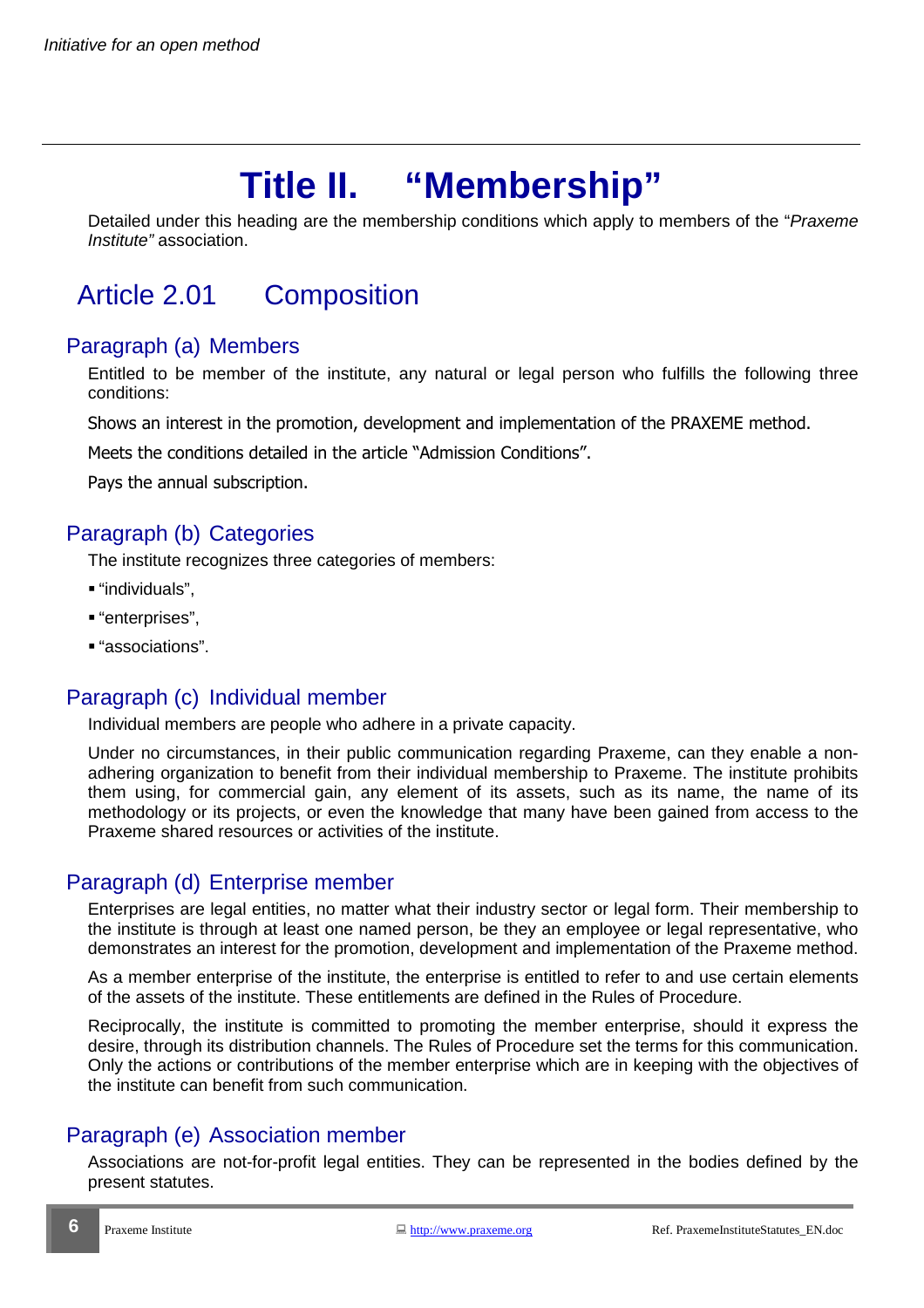Public research centers and universities fall into this category.

The Rules of Procedure stipulate the special terms which apply to encourage associations to adhere.

#### Paragraph (f) Active member

The status of active member is attributed to an individual member or representative of a member enterprise who has fulfilled the following condition: to have participated, in the past year, in a minimum number of events organized by the institute.

The Rules of Procedure stipulate this number.

The attribute of "active member" plays a role in the membership admission procedure, as well as in the composition of the Board of Directors.

# Article 2.02 Admission Conditions

#### Paragraph (a) Proposing new members

An applicant must be proposed by 2 active members of the institute.

#### Paragraph (b) Decision

The Board of Directors decides whether or not to follow up with membership applications.

The decision of the Board of Directors is final.

# Article 2.03 Membership

#### Paragraph (a) Justification for the membership conditions

Members of the present statutes are concerned with the coherence of the products and the usefulness of the work undertaken within the framework of the institute. They wish to avoid wasting energy unnecessarily and fruitless debates, as well as diverging from the capitalized collection of shared resources. This is why the following rules have been enacted.

#### Paragraph (b) Acceptance of the principles of the methodology

All new members of the institute accept the principles and spirit of the Praxeme methodology, as defined in the paragraph "**Erreur ! Source du renvoi introuvable.**" 4 and verifiable herewith.

#### Paragraph (c) Acceptance of the principles of functioning

All new members accept and undertake to respect the principles of functioning of the institute, as well as the spirit which governs its activities. This spirit is a native and constitutive feature of the institute and is expressed by the article "Spirit "<sup>5</sup>.

#### Paragraph (d) Motivation

Members expect, from each other, a spirit of openness, mutual respect in their exchanges and transparency regarding activities and intentions in the sphere covered by the methodology. They appreciate active participation in the projects, in so far as is possible.

<sup>4</sup> Cf. **Erreur ! Source du renvoi introuvable.**, page 3 of the present statutes.

 $<sup>5</sup>$  Cf. Article 1.03, page 4.</sup>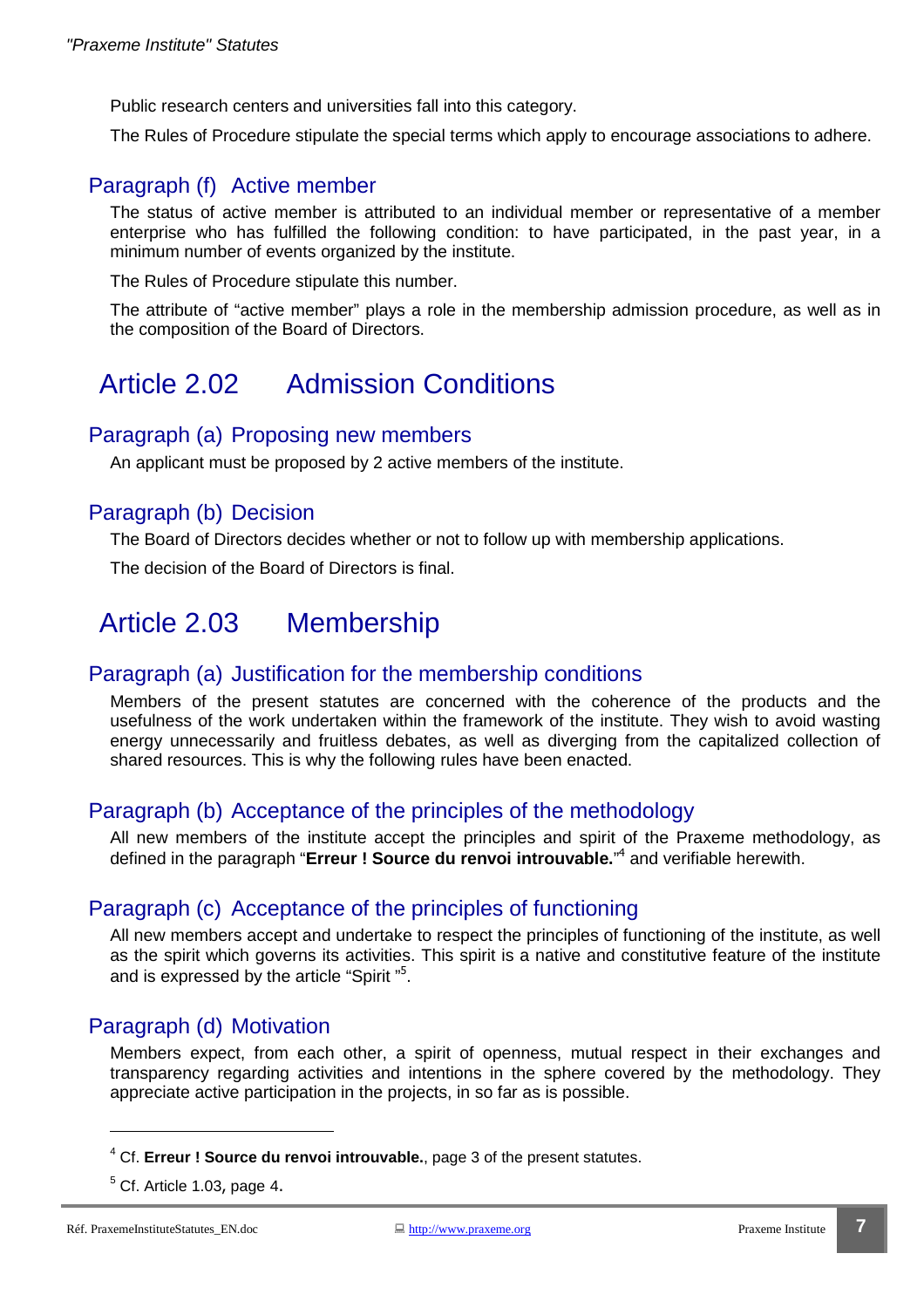All members undertake to contribute in a positive manner to the work of the institute.

### Paragraph (e) Registration fees

All members pay an annual subscription fee, the amount and conditions for which are defined in the Rules of Procedure.

# Article 2.04 Loss of membership

## Paragraph (a) Causes

Membership is lost through:

- **•** resignation;
- the loss of post or activity, as defined in the article which grants the position of member of the institute;
- the decision of the Board of Directors to exclude a member for non-payment of the membership fee, for non-participation in the work of the institute or for a serious motive;
- death.

#### Paragraph (b) Justification for loss of membership for an individual member

In the case of loss of membership pronounced by the Board of Directors, the excluded individual member can request, by registered mail sent to the president within fifteen days following the Board's decision, a written justification regarding the loss of membership. The president must then issue a written response no later than one month following the reception of the request.

#### Paragraph (c) Justification for loss of membership for an enterprise member

In the case of loss of membership pronounced by the Board of Directors, the excluded enterprise can request, by registered mail sent to the president within fifteen days following the Board's decision, a meeting of the Board of Directors, within a one-month period, to rule on its exclusion while present at the meeting. The member is summoned to the meeting by registered mail.

#### Paragraph (d) Justification for loss of membership for an association member

The case of loss of membership pronounced by the Board of Directors of an association member leads to an explanation being given by the Board during the next general meeting held, following the exclusion, within the year. The association can request to intervene during this explanation, in order to present its point of view in front of the audience. This request must be made, by registered mail, in the week following the notification of the general meeting.

If the association so wishes, and provided that the exclusion was not voted unanimously by the Board of Directors, the decision can be put to the vote of the members present at this same general meeting.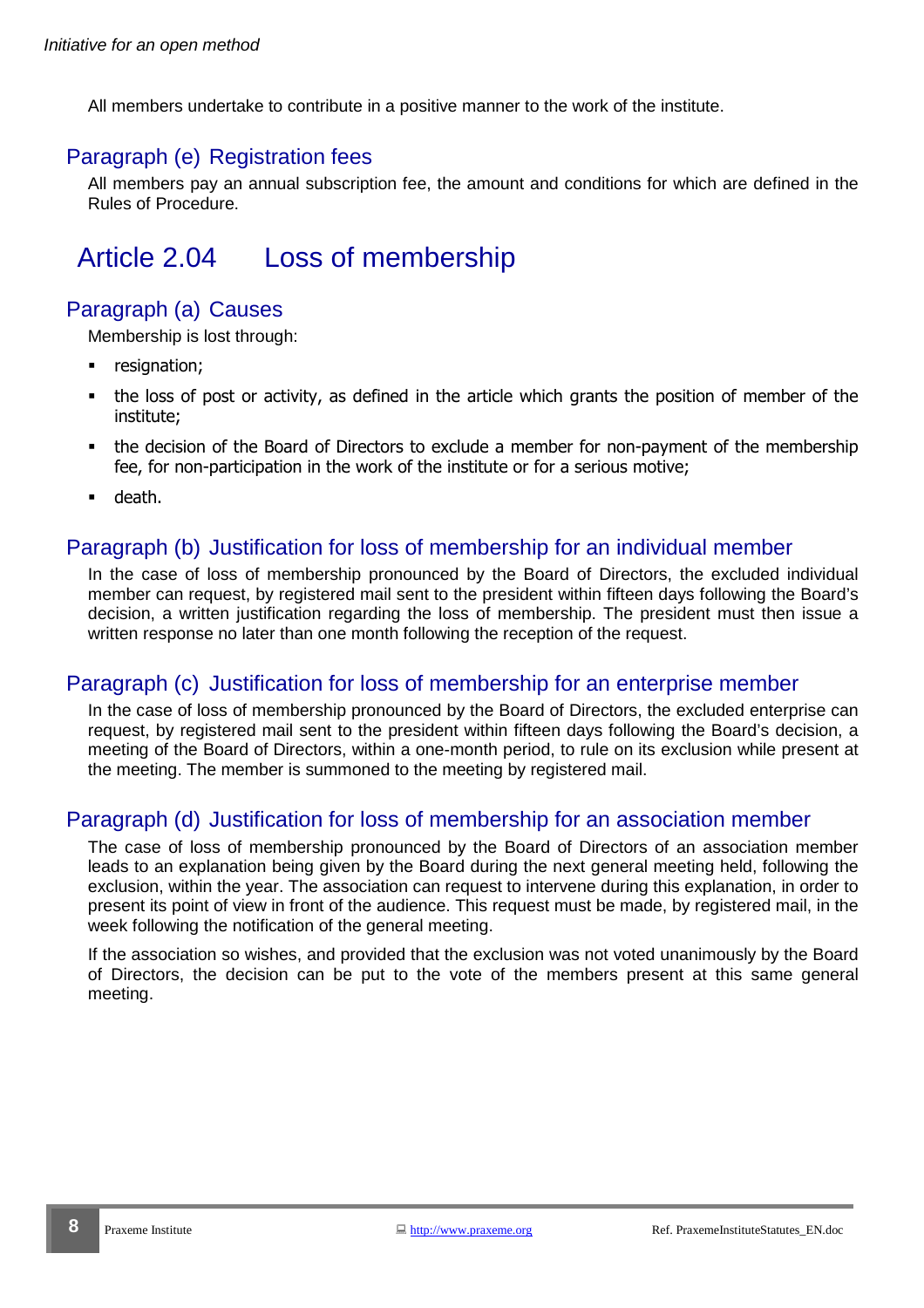# **Title III. "Administration"**

This section of the statutes institutes the governing bodies that make up the association and sets the minimum conditions that organize its activity.

# Article 3.01 Board of Directors

### Paragraph (a) The role of the Board of Directors

The institute is managed by a Board of Directors.

In addition to the general administrative tasks, the role of the Board of Directors is to regulate the activity of the institute and to ensure its conformity with the objectives set.

Decisions made by the Board of Directors, under the authority of its president, are sovereign for all matters which concern the Praxeme methodology, its distribution and the management of the projects of the institute.

The consultation, deliberation and decision procedures are detailed in the Rules of Procedure.

#### Paragraph (b) Composition of the Board of Directors

The Board of Directors is composed of between 3 and 12 members, elected among the active members<sup>6</sup>.

The distinctive objective of the institute requires that, in addition to more classical roles are responsibilities linked to the management of the Praxeme shared resources. The members of the Board of Directors undertake to maintain the coherence of the Praxeme methodology. This responsibility is split into two aspects: content and form.

Among the members of the Board of Directors are:

- a president,
- a vice-president;
- a treasurer and, if needed, a deputy treasurer;
- a secretary-general and, if needed, a deputy secretary-general;
- a person in charge of content;
- a person in charge of form.

The roles of the persons in charge of content and form are not optional, for the reasons given sur la page 10. They may be held concurrently – but not necessarily – with administrative roles (other than those mentioned in the preceding list).

#### Paragraph (c) Nomination of the Board members

The members are elected for a period of three years by the General Meeting.

There is a renewal of one third of the Board each year.

Candidates can apply either individually or as part of a team.

 $^6$  The status of "active member" is defined by Article 2.01 Paragraph (f), page 7.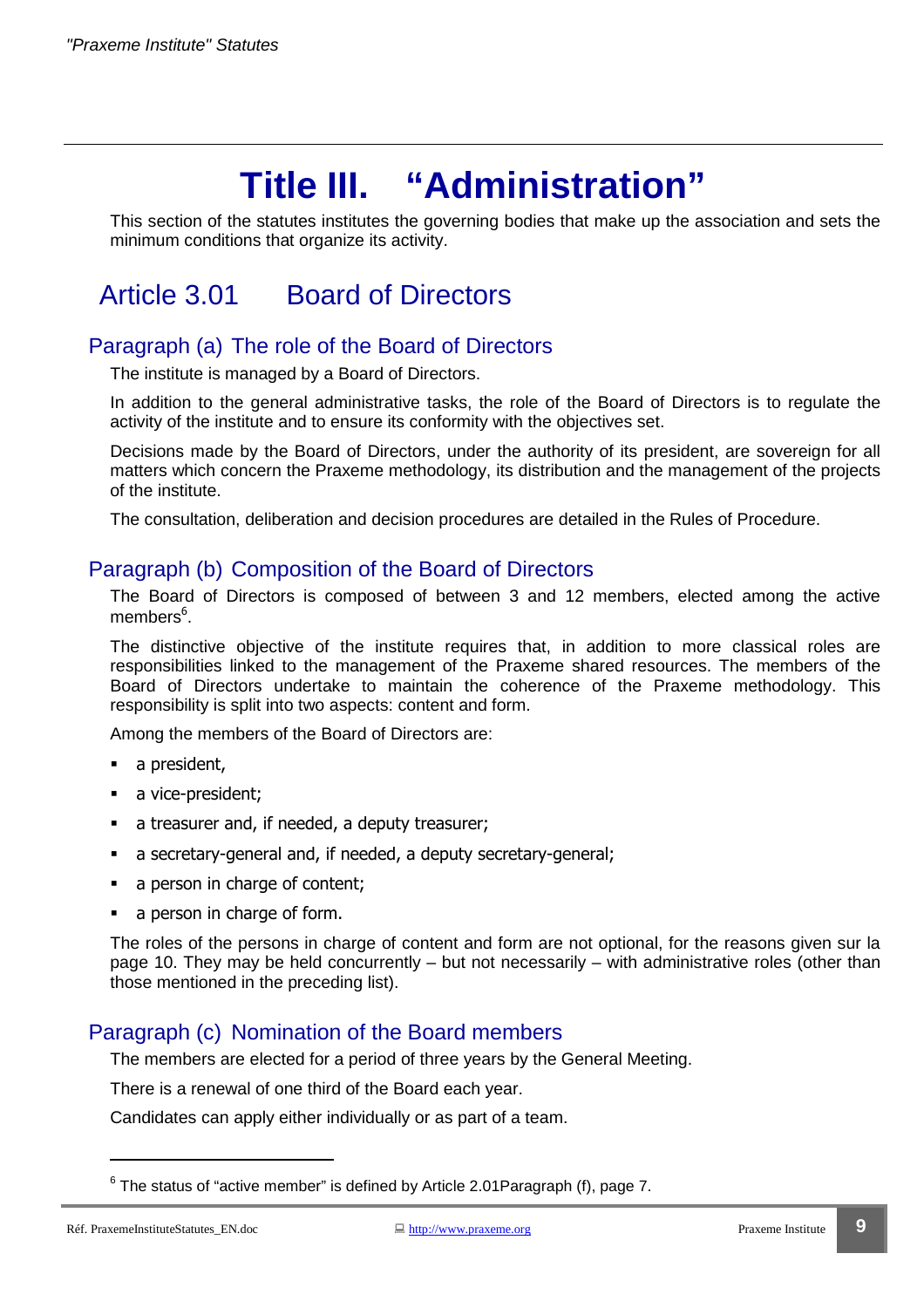The members of the board are eligible for re-election. They can be removed from office by the general meeting.

The Board of Directors chooses, from among its members, an executive committee composed of the roles listed in Paragraph (b) au-dessus and defined below.

In the case of a vacancy, the Board provides for the provisional replacement of its members by cooption. Their replacement has to be ratified by the next general meeting. Replacements come to an end with the termination of the mandate of the members that they replace.

### Paragraph (d) Role of president

The president represents the institute in all acts of civil life. He is, in particular, authorized to be a party to legal proceedings. He convenes the extraordinary general meeting and the Board of Directors. The president can, for a delimited subject, delegate his power to another member of the executive committee.

The president is responsible for the moral annual report.

The president is mandated to fulfill all declaration and publication formalities, in accordance with the July 1, 1901 law and its application decree.

The president can revoke the mandate given to a member of the Board, in the case of a serious breach of his duties, a violation of the spirit of the institute or an infringement of the present statutes.

#### Paragraph (e) Role of vice-president

The vice-president assists the president in his remit.

#### Paragraph (f) Role of the person in charge of content

This distinctive role consists in verifying that the additions and evolutions brought to the methodology in no way contradict its founding principles and jeopardize its internal coherence. The responsibility for this role falls to an explicitly-named member of the Board. It is a post which can be held concurrently with the administrative positions of the Board.

The person in charge of content shall refer to the paragraph "**Erreur ! Source du renvoi introuvable.**"<sup>7</sup> each time he examines a new component, with a view to accreditation and integration within the collection of shared resources. He examines each new component in comparison with the reference documents and with the overall perspective of the collection to be built in mind.

This responsibility requires that he intervene each time a new project is initiated or a new discussion group is created, in compliance with the procedures described in the Rules of Procedure.

## Paragraph (g) Role of the person in charge of form

Formal verification of new components is essential to ensure that the elements made available to the public comply with the standards in force and come with the promise of a long period of validity. The person in charge of form verifies, in particular, the formalism used in the components or advocated in the methodology.

He is chosen, among the members of the Board, for his grasp of recognized formalism and standards, beginning by those referred to in the reference documents.

He can ask additional experts to work with him, to take into consideration new elements, in order to guarantee that the recommendations made by the Praxeme methodology are up-to-date.

This responsibility requires that he intervene each time a new project is initiated or a new discussion

<sup>7</sup> Cf. **Erreur ! Source du renvoi introuvable.**, page 3.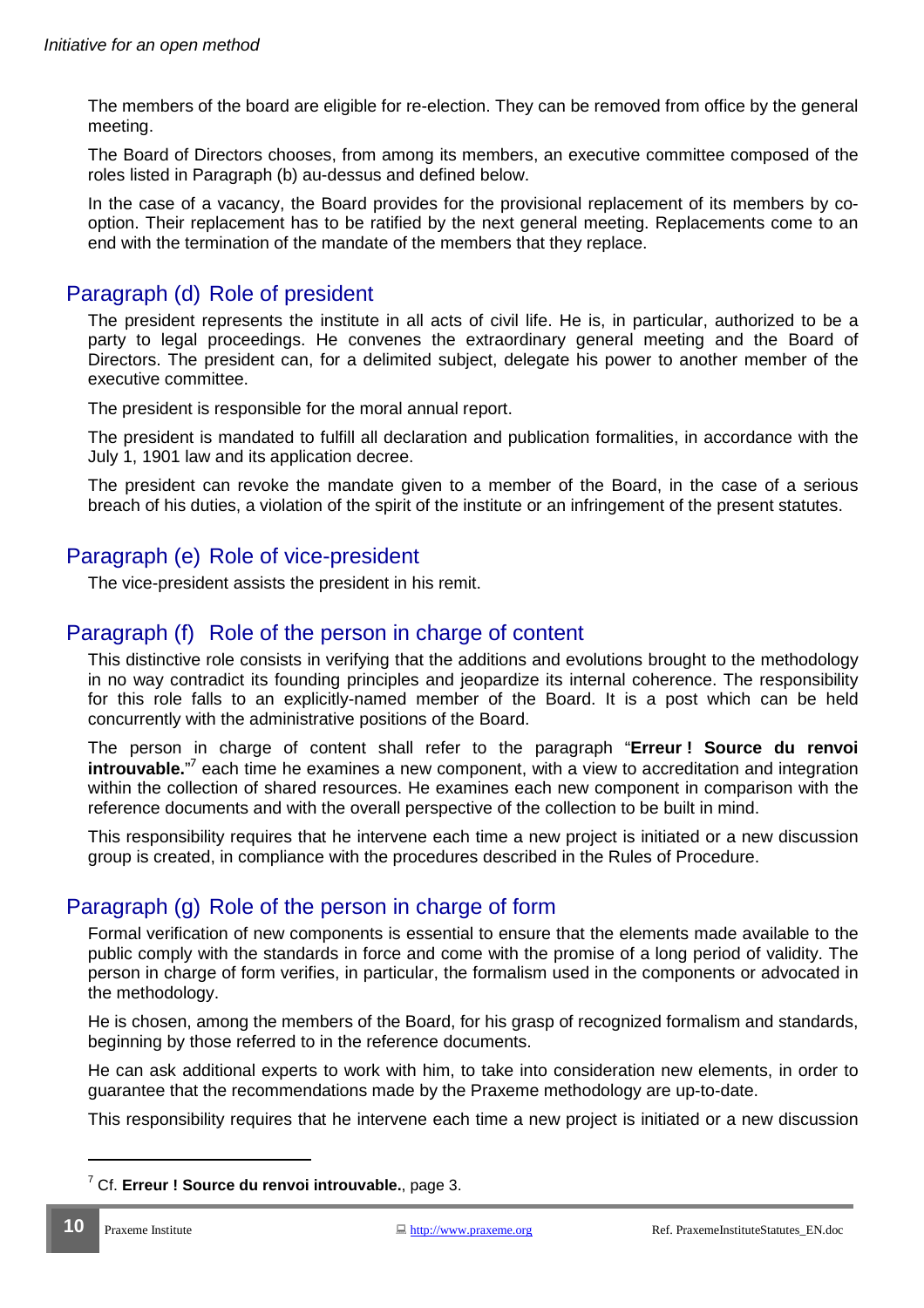group is created, in compliance with the procedures described in the Rules of Procedure.

### Paragraph (h) Role of secretary-general

The secretary-general is responsible for the following measures:

- to distribute the Praxeme shared resources,
- to provide information on the activities,
- to make them available to the public.

In particular, he keeps the catalog of components<sup>8</sup> up to date.

He manages the ad hoc tools and the budget allocated for their development and working.

Once accredited, the components are sent to the secretary-general who ensures their integration within the collection.

The secretary-general is responsible for the administrative running of the institute. He follows all correspondence and keeps the archives of the institute. He keeps the list of members updated. He forwards the convocations and meeting agendas (executive committee, board, general meeting); he writes and distributes the minutes.

#### Paragraph (i) Role of treasurer

The treasurer is responsible for managing the finances of the institute. He receives any sum due and carries out any payment. He prepares the financial report and submits it to the general meeting for approval.

The treasurer is responsible for the annual financial report.

He prepares the annual budget which he submits to the whole Board of Directors for approval.

#### Paragraph (j) Role of other members of the Board of Directors

All other members of the executive committee are responsible for a specific and permanent mission, and are accountable to the committee.

#### Paragraph (k) Commitment of the members of the Board

The members of the Board of Directors undertake to respect and to promote the objectives of the institute.

The role of member of the Board of Directors is not remunerated in any way.

#### Paragraph (l) Meeting of the Board

The Board of Directors meets on convocation of its president, or by request of a third of its members.

The Rules of Procedure list the conditions of convocation of the Board of Directors, as well as the procedures relative to meetings.

 $8$  The notion of component is defined in the Article 1.02Paragraph (f), "Components of the Praxeme", page 4.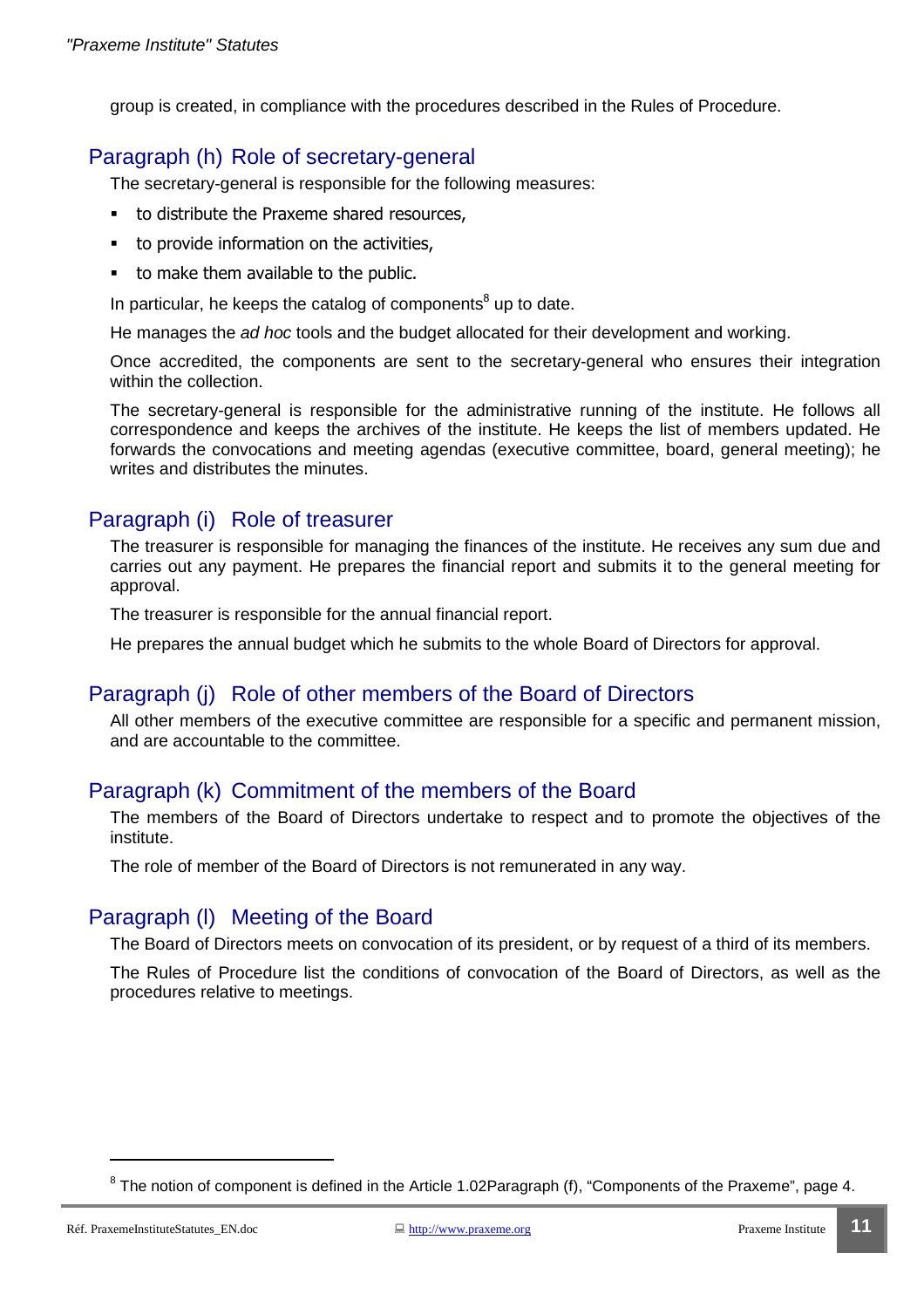# Article 3.02 College of contributors

#### Paragraph (a) Condition to obtain the status of contributor

A contributor or "contributing enterprise" is a legal person who complies with the following two conditions:

- A member enterprise, in the sense of Article 2.01Paragraph (d) (cf. page 6).
- Has significantly enriched the Praxeme shared resources, by one of the means detailed in the Article 4.02Paragraph (c) ("Extraordinary resources", page 17).

For it to be recognized as significant, the contribution must reach or exceed a minimum value set by the Rules of Procedure. This rule is established in recognition of the efforts of the initial contributors.

The enterprise signs a "recognition of special contribution" document with the Board of Directors which specifies the mutual conditions and whereby the enterprise declares that it renounces all ownership rights to the elements deposited in the Praxeme shared resources.

#### Paragraph (b) Nomination of contributors

The attribute of contributor is granted by the Board of Directors, in application of the statutes. The decision is submitted to the College of contributors which examines its validity, in compliance with the statutes and Rules of Procedure.

The attribution can come at the start of a project defined as a contribution.

#### Paragraph (c) List of contributors

The attribute of contributor is an advantage in terms of image for the organizations which obtain it. It gives the right to publicity using the resources of the institute and authorizes the contributing enterprise to use, in its communication, the reference to Praxeme, as well as certain elements of the shared resources, as specified by contract.

In addition, an official list of contributors is kept updated, under the responsibility of the secretarygeneral.

#### Paragraph (d) Status of contributor

The contributor benefits from certain advantages, as specified in the Rules of Procedure.

Through his participation in the College of contributors, he has the possibility to influence the orientation of the activities of the institute and to ensure that his own preoccupations concerning the methodology, the strategy and the investment are taken into consideration.

#### Paragraph (e) Role of honorary president

The honorary president is nominated by the Board of Directors, by unanimous vote of its members.

He is chosen from among the representatives of the member enterprises, who are recognized as being contributors, as defined above, in Paragraph (a).

His nomination takes effect during the first general meeting following the nomination, and is valid for a period of one year.

The same person can be renewed in this role, indefinitely.

## Paragraph (f) Functioning of the College of Contributors

The College of contributors meets at least once a year, under the tutorage of the honorary president and in the presence of at least two of the following three representatives: the president of the institute,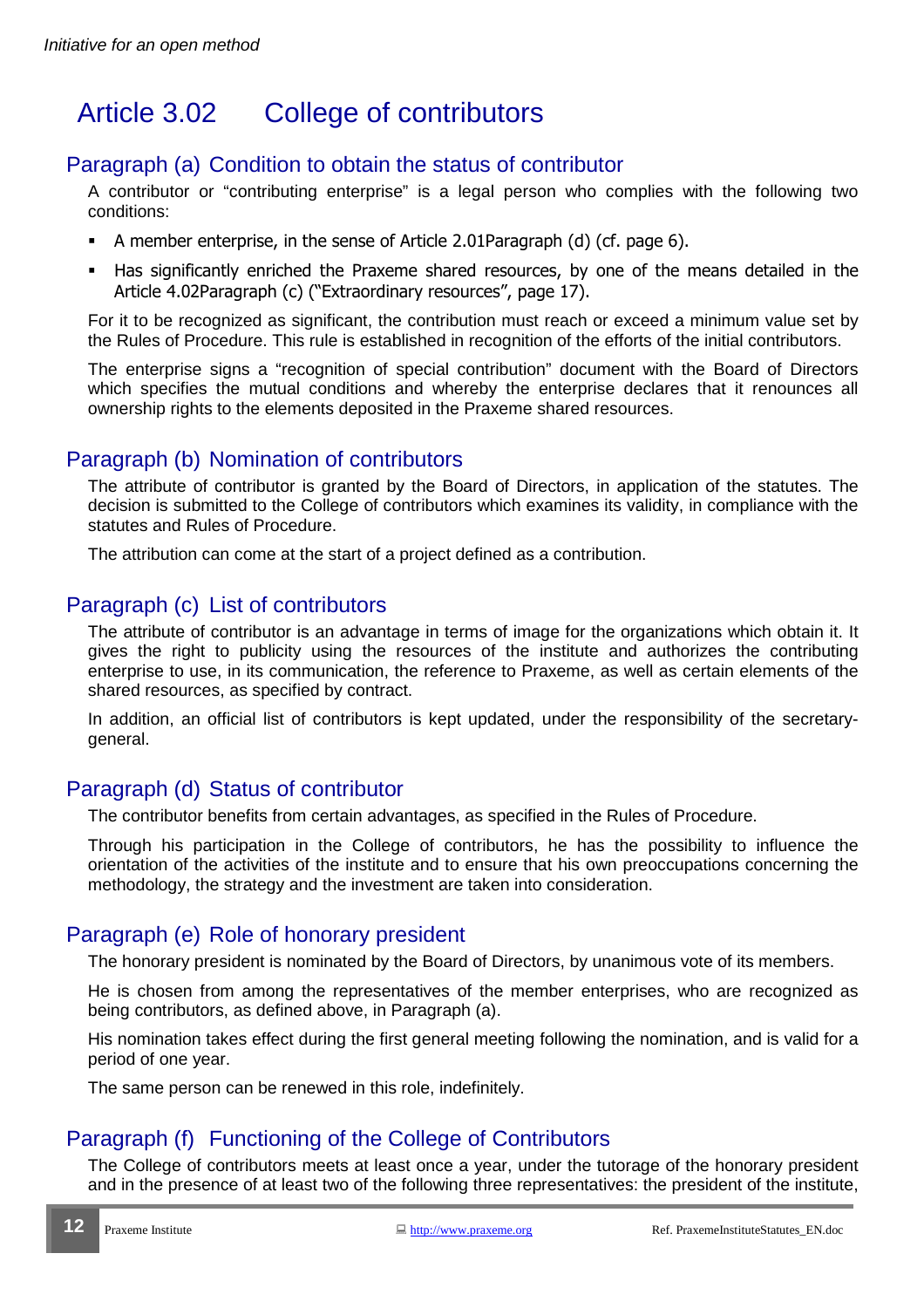the vice-president or the secretary-general.

The aim of these sessions is to state the orientations and priorities to be given to the activities of the institute. The orientations and priorities are established in relation to the needs of the market, in general, and the contributing enterprises, in particular.

The Rules of Procedure detail the procedures linked to the life and functioning of the College of contributors.

## Article 3.03 Thematic colleges

#### Paragraph (a) Objective of the thematic colleges

A thematic college is set up to bring members motivated by a particular subject in relation to the methodology together.

Several colleges can coexist, each on an identified theme.

#### Paragraph (b) Constitution of the thematic colleges

A group of at least three members can submit a request to the Board of Directors to set up a thematic college.

The thematic colleges are set up by decision of the Board of Directors. The Board can solicit the opinion of the College of contributors.

The conditions for setting up a thematic college are the following:

- the approval of the Board of Directors which gives an opinion as to the pertinence of the theme proposed, in the field of study of the institute;
- the identification of a coordinator of the college who will be responsible for following up and regulating the work;
- the undertaking from at least four members to participate in the sessions of the new college.

#### Paragraph (c) Condition of participation

Once a college has been set up on a theme, any member having paid his subscription can register and participate in the college.

Any given member can participate, on an ad hoc basis or regularly, in several thematic colleges.

Exceptionally, the thematic colleges can invite non-members to participate. These guests can come as mere observers, in which case they cannot attend more than one session per college.

The college has the possibility to nominate invited members, who are not required to pay a subscription fee but who participate in an active manner in the work. This license is only granted to the thematic college which issued the invitation. This case can only apply if the pertinence of the guest can be demonstrated with regards to the theme studied.

#### Paragraph (d) Functioning of a thematic college

The life of a thematic college, once the decision has been taken to set it up, begins by an inaugural session, under the supervision of the president or a representative nominated by him. On that occasion, the persons in charge of content and form<sup>9</sup> step in to define the framework of thought and to indicate existing contributions within Praxeme. They also indicate the conditions to be respected, in order for the work to be in keeping with the project and the spirit of the Praxeme methodology.

<sup>9</sup> Cf. Article 3.01Paragraph (f) and **Erreur ! Source du renvoi introuvable.**, page 10.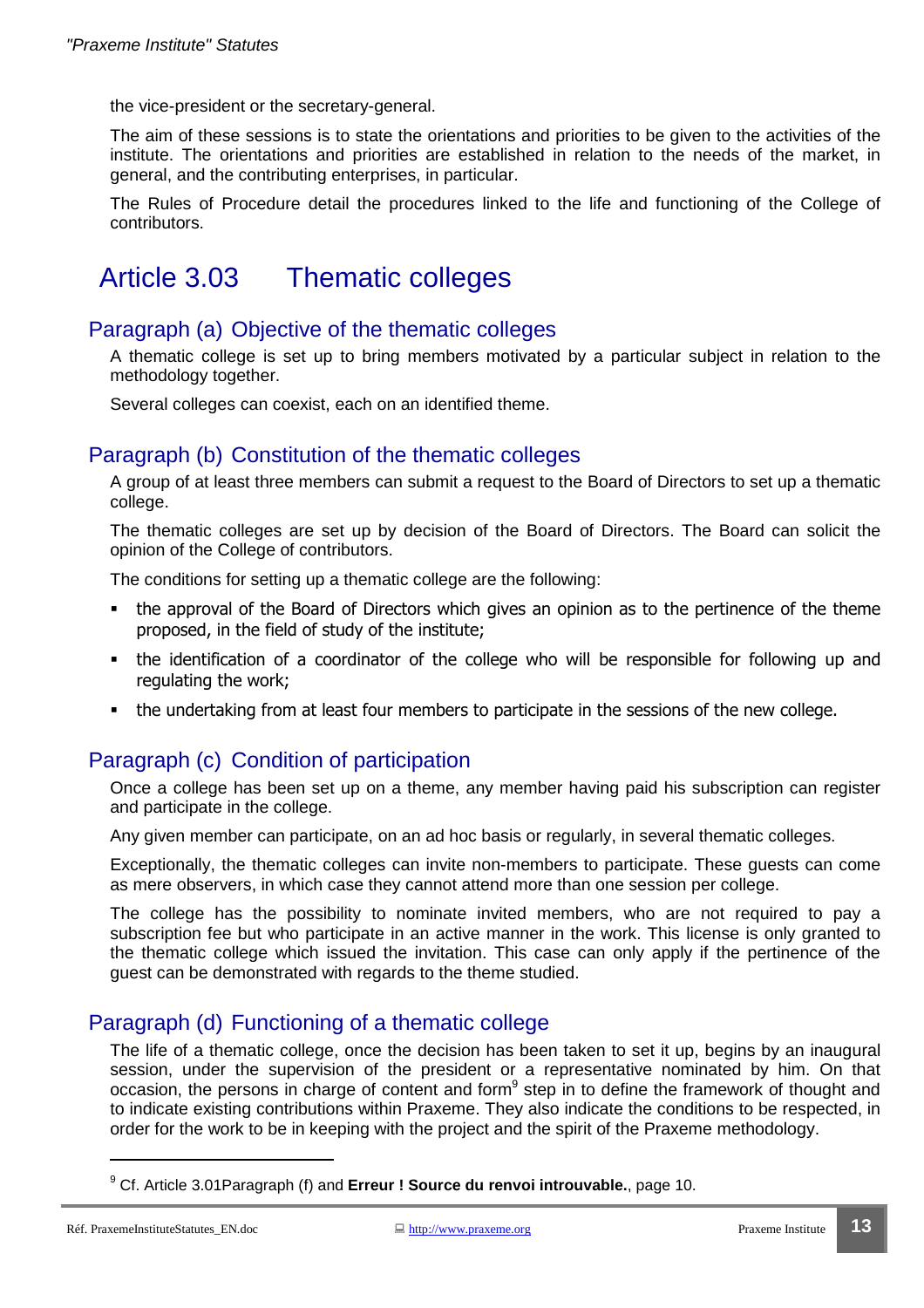The Rules of Procedure detail the procedures linked to the life and functioning of the colleges.

The thematic colleges are dissolved, by mutual agreement between their members or in the absence of participants. In such circumstances, the coordinator of the college informs the Board of Directors.

# Article 3.04 Rules of Procedure

#### Paragraph (a) Establishing the Rules of Procedure

The Board of Directors establishes the Rules of Procedure to complete and clarify the present statutes.

The Rules of Procedure shall not, at any point or for any reason, be inconsistent with the present statutes.

In order to be proposed to the general meeting, the rules of procedure or any modification thereof, must obtain a majority vote within the Board of Directors, with the president having the casting vote.

They are adopted for good, by the majority of votes cast during the general meeting, with immediate effect.

#### Paragraph (b) Content of the Rules of Procedure

The Rules of Procedure notably set out:

- the amount payable in subscription fees,
- the services provided to members,
- the organization of work,
- the remit of the Board members (if necessary, in addition to the present statutes),
- the delegations,
- the terms of the functioning of the Board of Directors and committee, as well as the quorums and methods of vote,
- all measures and procedures mentioned in the present statutes which refer to the Rules of Procedure,
- in particular, the procedure for the accreditation of components, eligible for integration with the Praxeme shared resources.

#### Paragraph (c) Reference Documentation

The Rules of Procedure unambiguously indicate the applicable versions of the documents mentioned in the paragraph "**Erreur ! Source du renvoi introuvable.**" <sup>10</sup>:

- the "White paper";
- the "General quide".

The other documents, which constitute the shared resources of the methodology, are listed in a catalog, kept up-to-date by the secretary-general.

<sup>10</sup> Cf. **Erreur ! Source du renvoi introuvable.**, page 3.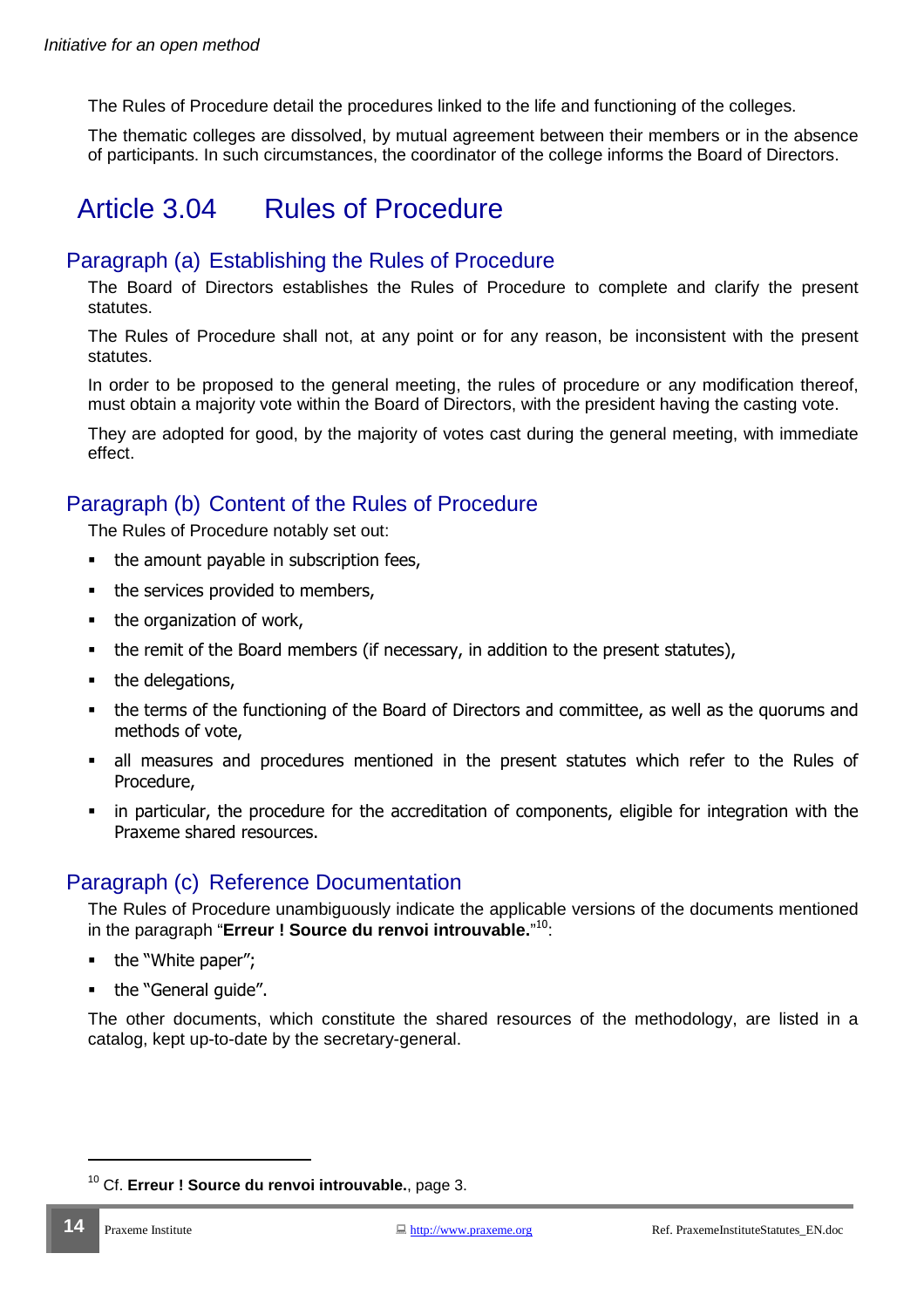# Article 3.05 General Meetings

#### Paragraph (a) General measures

The statutes provide for two categories of general meetings: ordinary and extraordinary. The terms in this paragraph are applicable for both cases.

General meetings (ordinary and extraordinary) include all members of the institute, no matter what their affiliation.

At least fifteen days in advance of the date set for the meeting, the members of the institute are convened by invitation of the President, aided by the secretary-general. The agenda is mentioned on the notification to attend. A member has the right to appoint a proxy (a member authorized to vote on his behalf).

### Paragraph (b) Ordinary General Meeting

The ordinary general meeting is convened once a year, at a date set by the Board of Directors.

All members are informed of the set date, at least two months in advance.

The president, supported by the members of the board, presides over the meeting and presents the moral report of the institute. The treasurer renders account of his management in the financial report. Both reports are submitted for approval of the ordinary general meeting. There is no mandatory quorum and simple-majority approval, from members or proxy voters, suffices.

Once all the topics on the agenda have been covered, the renewal of outgoing executive committee members is decided upon, by the relative majority of votes cast.

### Paragraph (c) Extraordinary General Meeting

If required, or upon a simple-majority request of registered members, the president shall convene an extraordinary general meeting.

Statutory modifications, revocation of the Board and dissolution of the institute fall within the competence of the extraordinary general meeting.

## Paragraph (d) Agenda of the General Meeting

The Board of Directors prepares the agenda for the meetings.

Any member, having paid his subscription, can submit a topic to the Board of Directors, for inclusion in the agenda of the next general meeting.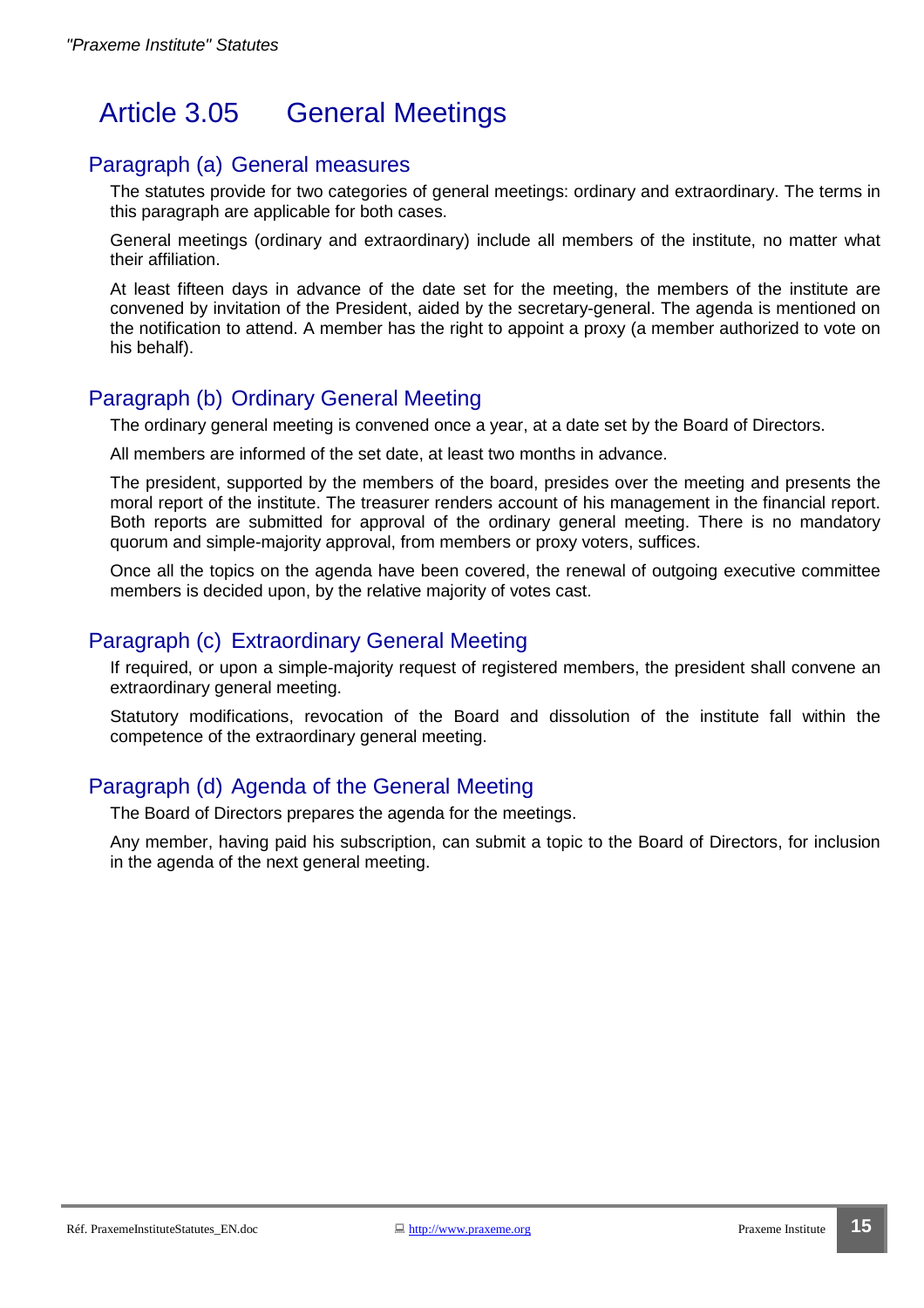# **Title IV. "Functioning"**

This section covers the economic conditions of the functioning of the association.

# Article 4.01 Resources

## Paragraph (a) Types of resources

The resources envisaged for achieving the aims of the institute cover:

- the programming, examination and accreditation of components introduced by the colleges;
- the publication and distribution of components of the Praxeme shared resources, technical documents, works, reports in all appropriate forms;
- the creation of all committees, commissions, study, evaluation and control organizations, especially the colleges provided for by the present statutes;
- the creation and management of the Praxeme brand and associated certifications;
- the organization of initial and advanced training courses in the disciplines, domains and professions covered by the Praxeme methodology;
- the technical assistance provided to enterprises on methodology, governance and modeling;
- the implementation and use of all appropriate mechanisms for storage, research and distribution of the Praxeme shared resources;
- any measure whose purpose it is to achieve the aims of the association.

## Paragraph (b) Legal form of resources

In so far as possible, the institute provides itself with the resources it needs by using its budget.

The resources of the institute can also come, either directly or indirectly, through:

- partnerships with other associations or organizations or enterprises,
- equity financing, buying or selling of shares,
- contracts signed with partnership groups or enterprises,
- establishment of partnership groups or enterprises.

# Article 4.02 Finance

## Paragraph (a) Sources

In order to finance its activities, the institute resorts to all conceivable means, providing that the independence of the methodology and the spirit of openness which inspire the work of the institute are preserved.

These means are composed of ordinary and extraordinary resources.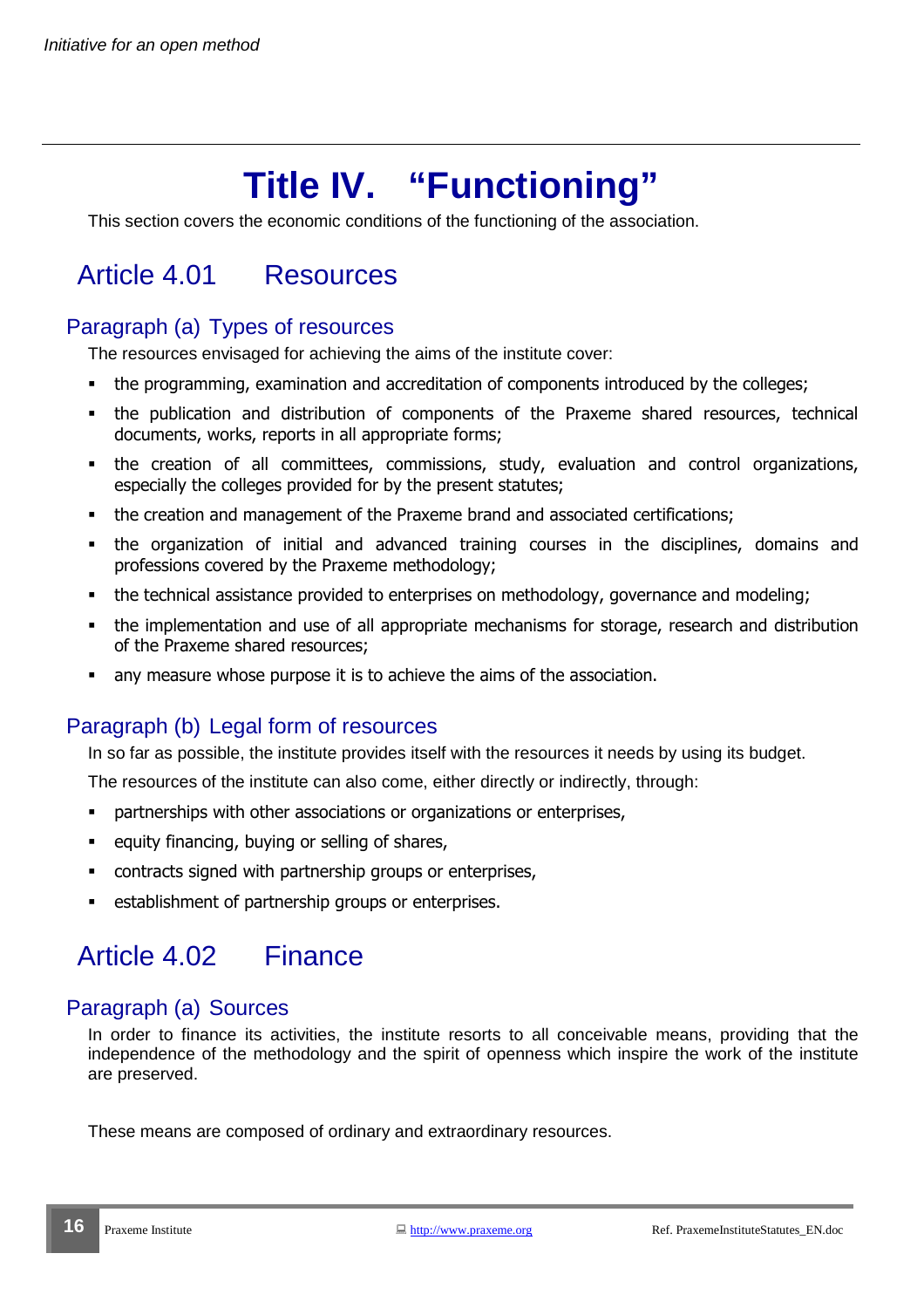#### Paragraph (b) Ordinary resources

The ordinary resources cover:

- the sum of membership fees, solicited annually;
- the payment resulting from publications made by the institute, in its collective name;
- the financial benefits from the activities of the institute (training courses, communication events, services, etc.).

#### Paragraph (c) Extraordinary resources

The extraordinary resources cover:

- individual donations in the form of content, that is to say in components which can  $-$  after accreditation – enrich the Praxeme shared resources. These are donated, royalty-free, by natural and legal persons, whether members or not;
- individual donations in the form of availability, whereby an organization or enterprise makes a person available to create a component or mechanism or provides useful services for the activities of the institute;
- individual monetary donations, given by any person and which are paid into the budget of the institute;
- potential grants.

#### Paragraph (d) Conditions on extraordinary resources

In order to preserve the independence of the institute, to maintain the spirit defined in these statutes and to avoid adopting any position which might make the institute deviate from the objectives stated in Title I, donations are only accepted after approval from the Board of Directors. They give rise to no compensation, other than that provided for in the attribute of contributor, granted in accordance with the conditions defined in Article 3.02Paragraph (a).

# Article 4.03 Expenditure

#### Paragraph (a) Preparation and tracking of the budget

The treasurer, in consultation with the whole Board of Directors, prepares the projected budget.

In the case of a donation or non-planned contribution occurring during the budgetary year, the budget can be consolidated or redefined according to the same procedure.

The projected budget is presented to the general meeting, as well as the results from the previous year.

#### Paragraph (b) Running-cost budget

The running-cost budget covers:

- **•** recurrent costs needed for the rent or acquisition of distribution resources;
- logistical expenses incurred as a result of activities described in the title ""Activities" $^{11}$ ;
- expenses linked to event organization and communication, necessary for the distribution of the methodology or for keeping up to date with the themes treated by the institute;

 $11$  Cf. Title V, page 18.

Réf. PraxemeInstituteStatutes\_EN.doc 
<br>
and the <u>http://www.praxeme.org</u> Praxeme Institute 17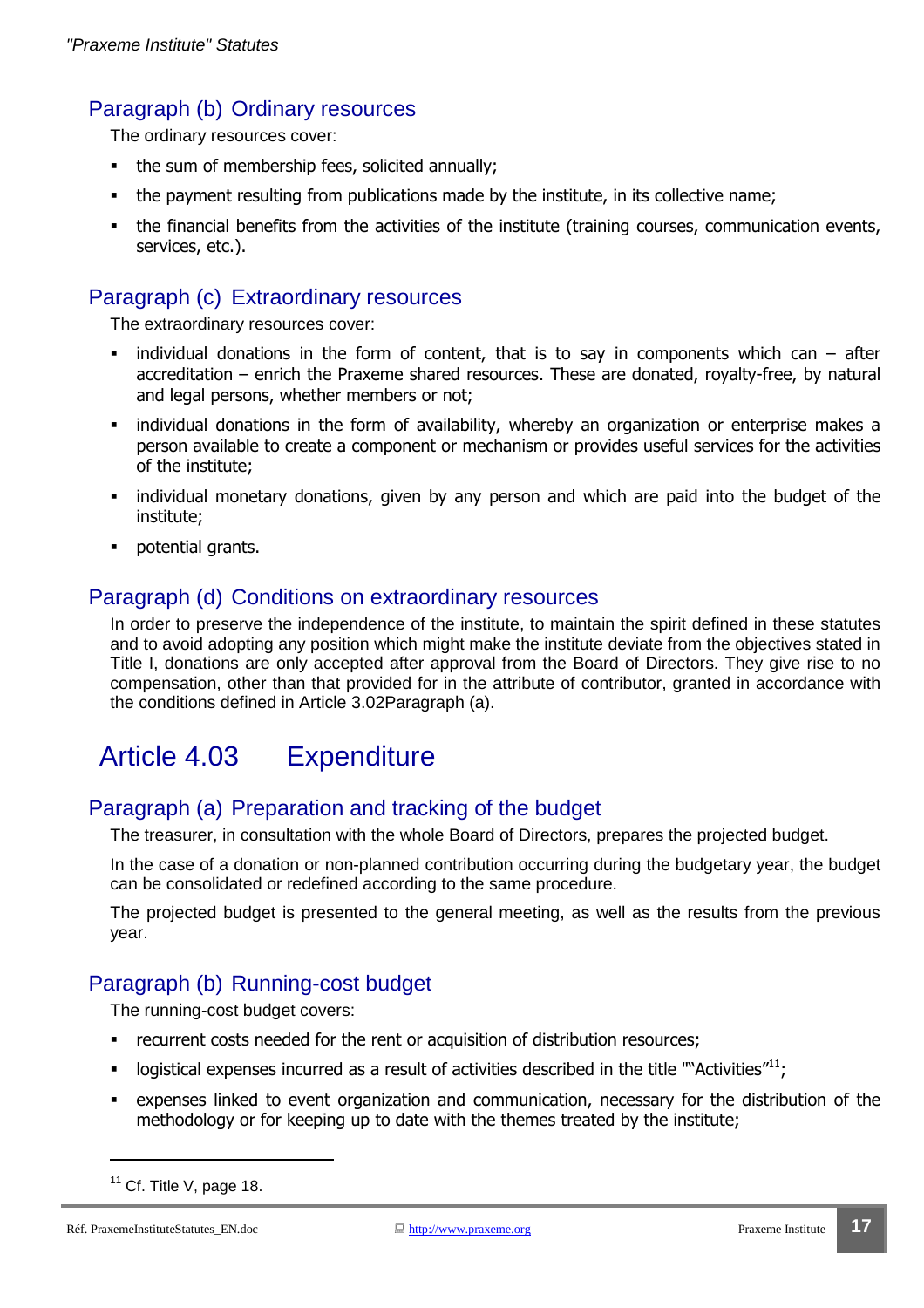- purchasing of bibliographic, logistical and technical resources required for the smooth running of the activities;
- **•** personnel expenses.

### Paragraph (c) Investment budget

The investment budget is absorbed in its entirety in order to finance work, through the purchase of expert services or required expertise from competent enterprises.

# **Title V. "Activities"**

As a result of the principles finalized in Title I, the statutes require that certain rules be respected.

# Article 5.01 Elaboration of the methodology

#### Paragraph (a) Work of authors

The components developed by one or more individual authors, in opposition to work from groups such as the colleges, shall mention the name of these authors, no matter in which form they are made available.

Members or bodies who have played a role as guide, source of inspiration, elaboration or verification of these components are mentioned, when the component is distributed in one of its main forms.

#### Paragraph (b) Work groups and thematic colleges

Work groups and, in their more institutionalized form, thematic colleges meet up on a regular basis, at least three times a year.

They report on the progress of their work to the Board of Directors who relays the information to all members. The results are presented during the general meetings. The Board of Directors makes the decisions regarding any follow-up, such as integration with the collection of shared resources and public distribution.

#### Paragraph (c) Projects

When a contributor provides the finance, for an identified need and in compliance with the distribution conditions detailed in article "Condition to obtain the status of contributor"<sup>12</sup>, the institute is empowered to launch, follow and pilot projects of which all, or part, of the results will enrich the Praxeme shared resources.

In this case, the institute, represented by a member of the Board of Directors, exercises the role of contracting owner in partnership with the contributor.

The contribution contract allows for this role share. The contracting parties mutually accept the arbitration between, on the one hand, the course taken by the contributor to meet an identified need and, on the other hand, the general interest defended by the institute.

 $12$  Cf. Article 3.02Paragraph (a), page 12.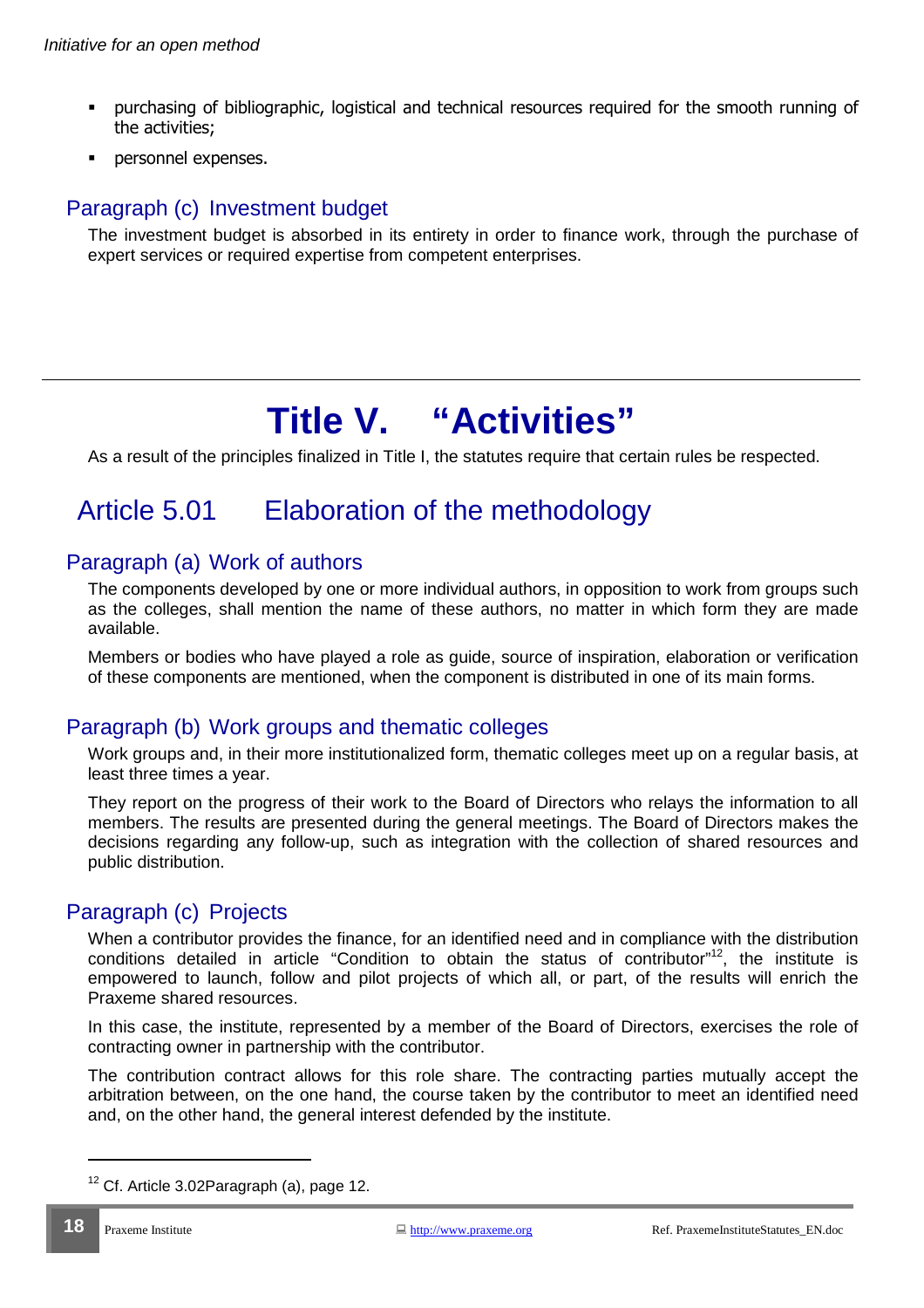# Article 5.02 Integration of external contributions

#### Paragraph (a) Possibility

Should the case arise, a component coming from a source outside the institute, can be integrated within the Praxeme shared resources, either as is, or after reformulation.

### Paragraph (b) Integration condition

A component can only be integrated if it respects the principles, construction rules and architecture of the Praxeme methodology.

These conditions are verified by implementing the accreditation procedure, described in Paragraph (d) au-dessous.

# Article 5.03 Consolidation of the methodology repository

#### Paragraph (a) Identification of the components

Before beginning a project, the group tasked with the aim of producing a new component or significantly modifying an existing component, makes a request to the secretary-general. He then has fifteen days to give his response, after having concerted with the president and vice-president.

The response includes:

- the approval or justification for the refusal;
- the conditions to be respected during the work, notably a reminder of the applicable rules from the present statutes and Rules of Procedure;
- the reference under which the component will be known and registered, as well as all the necessary parameters (version number, for example);
- the themes associated with the component.

In the event of a positive response, the secretary-general records the component identification in the general catalog, which enables the Praxeme shared resources to be tracked.

The secretary-general maintains, with help from the president and vice-president, the structured list of themes tracked by the institute or covered by the methodology or of potential interest. This list is public.

#### Paragraph (b) Component requirements

Any new contribution to the Praxeme shared resources is subject to verification prior to its integration.

This verification is conducted in two stages:

- validation;
- **accreditation.**

#### Paragraph (c) Validation procedure

In the case of a new component or a new version with significant content changes, the component is subject to review by the college set up around each identified theme, in accordance with Paragraph (a) of the present article, if this college exists.

If this is the case, the college organizes a review and its coordinator writes a report, within fifteen days, stating the positive or negative decision of the college, with the reasons for the decision. The college can issue recommendations to complete or improve the component, with a view to it being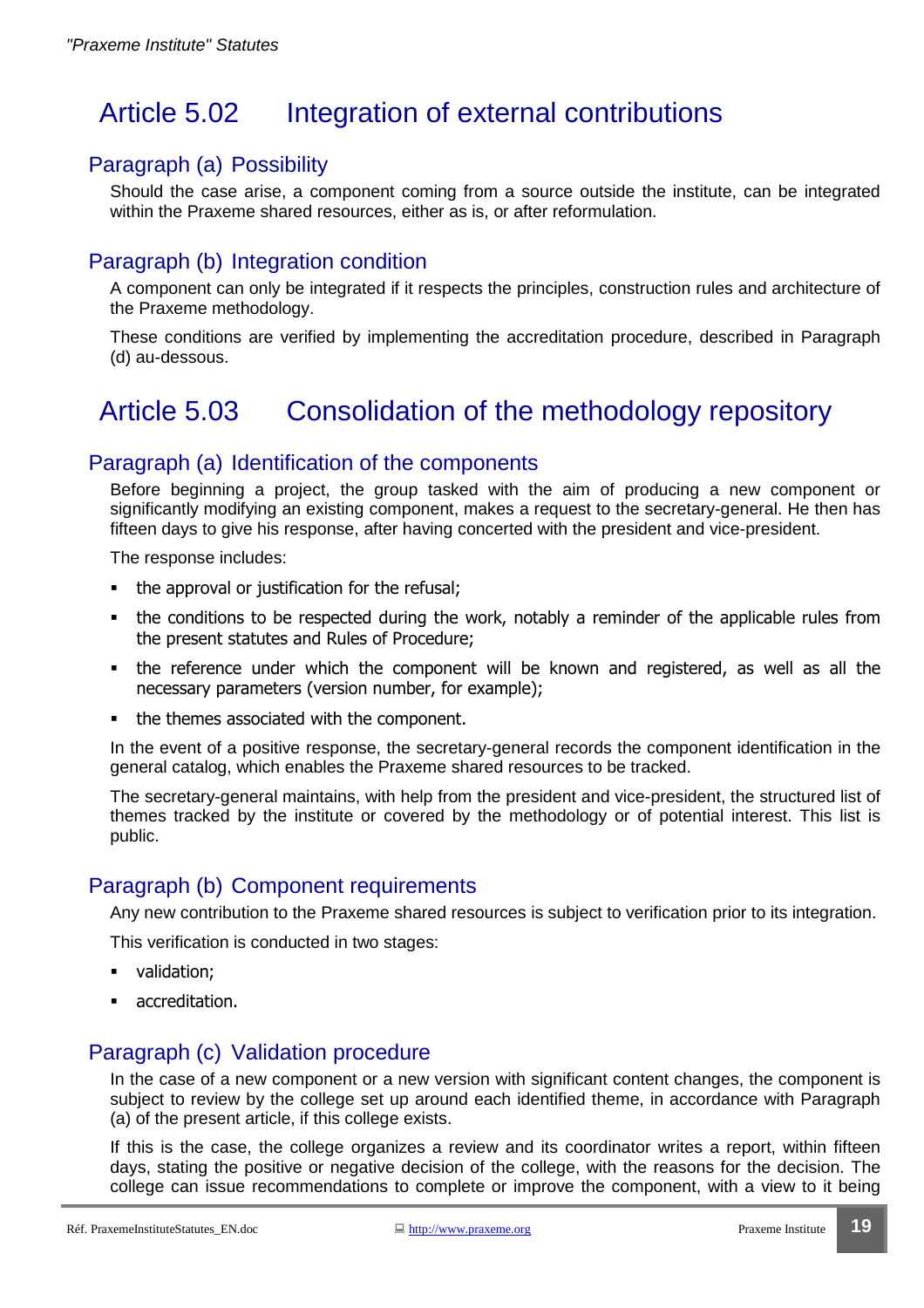validated at a later stage. It can also request the intervention of the Board of Directors, in particular the persons in charge of content and form, in the areas of their responsibility.

In the case of difficulty or dispute, a consultation procedure can be requested by the college and decided upon by the Board of Directors<sup>13</sup>.

## Paragraph (d) Accreditation procedure

After having been validated in compliance with the procedure described in Paragraph (c), the conformity of the component is evaluated by the persons in charge of form and content, guided by the principles finalized in Title I and in comparison with the state of the methodological collection of shared resources.

They meet with the coordinator of the college who submits the component.

The conclusions of this accreditation session can be:

- the firm rejection of the component;
- the temporary rejection, accompanied by modification requests;
- the provisional accreditation, with reservations expressed that must be taken into account by the college;
- the definitive accreditation, which opens the way for the component to be integrated with the collection of shared resources, under the secretary-general's responsibility;
- the rewriting of the component by the persons in charge of content or form, or by a person mandated by them, in order to ensure the conformity of content and form.

In cases 2 and 3, or in the case of an important difference resulting from the rewrite (case 5), the coordinator can request that the new version be submitted to the college. The validation-accreditation cycle then begins again.

#### Paragraph (e) Consultation procedure

The activity of the institute strives toward the objective of making available, to the public, a method guaranteed to be state-of-the-art and assembling the best practices. To achieve this requires consultation with the best sources and recognized experts.

The functioning of the colleges provides for invited members<sup>14</sup> to address the colleges.

Beyond this measure, each college has the possibility to request, once a year, a consultation for which it has defined the objective and content. The Board of Directors examines this request and, if judged to be useful, issues an offer to tender, depending on the available budget and stakes.

If the volume of consultations reaches 30% of the annual budget of the institute, the consultation requests are consolidated and put to the vote of the general meeting.

# Article 5.04 Communication and distribution

## Paragraph (a) Duty of publication

The regular activity of the institute and each of its authorities results in the results of its work, both intermediary and definitive, being made available to the public. However, only those elements which respect the conditions of image and content, as defined in the present statutes, can give rise to publication.

 $\overline{a}$ 

 $13$  See Paragraph (e).

 $14$  Cf. Article 3.03Paragraph (c).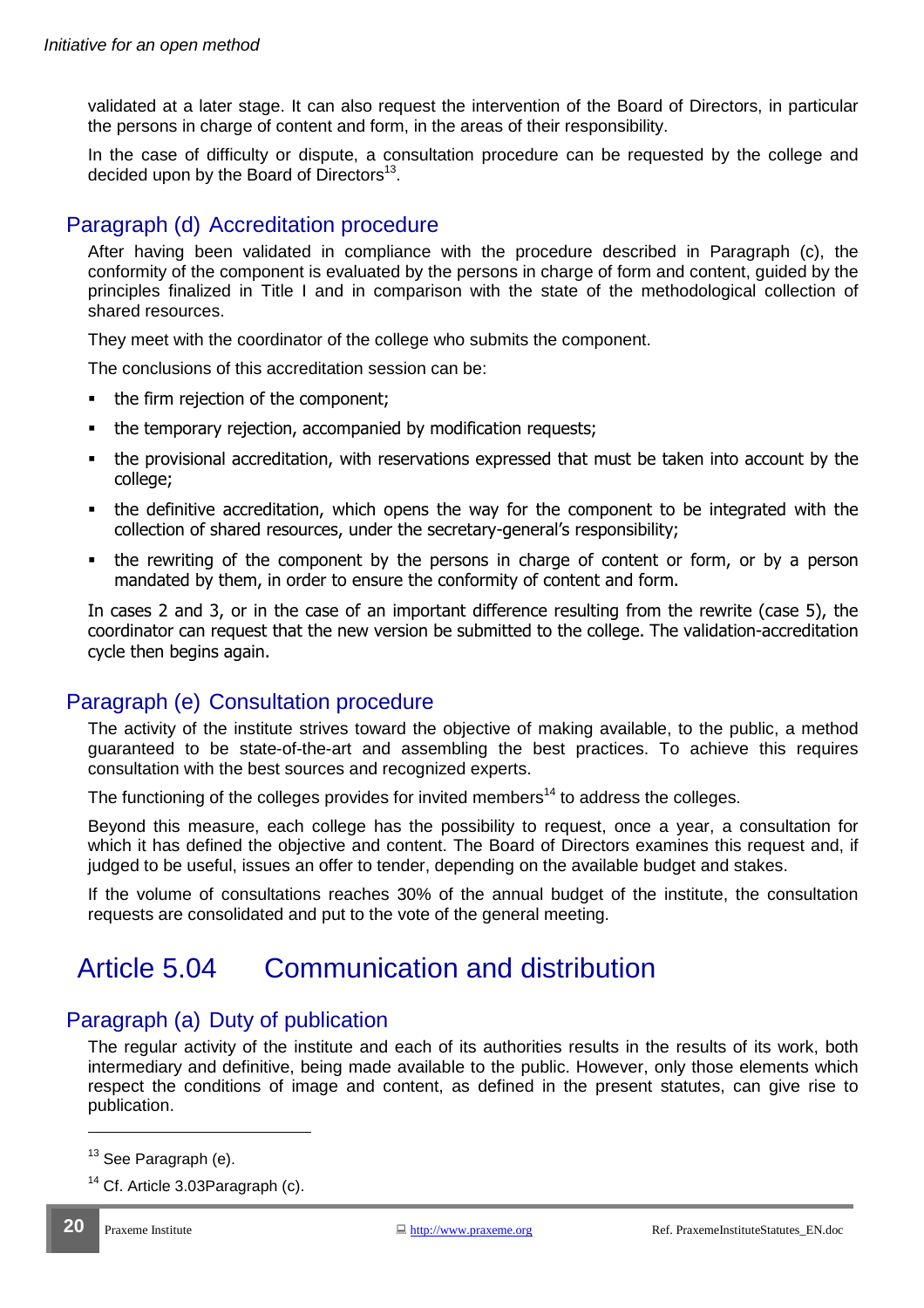#### Paragraph (b) Internal communication

The Board of Directors entrusts the secretary-general with the responsibility for selecting appropriate modes of communication to liaise with members.

### Paragraph (c) External communication

The president and vice-president are empowered to represent the institute at external events.

They can grant the right to active members, to represent the institute or to take stock of the work in progress. Interested members can formulate a request, which is valid for a specific event and theme.

The institute acquires its own distribution resources, with the objective of reaching the widest public possible and of making the Praxeme shared resources available to the community.

# Article 5.05 Resulting activities

#### Paragraph (a) Possibilities

Apart from the activity of the institute as described in the previous articles of Title V, the application of the Praxeme methodology can lead to missions and services headed by its members, either individually or collectively.

Members adhering to the present statutes recognize these derived possibilities as normal practice for the knowledge and know-how accumulated and formalized by the Praxeme methodology. The institute encourages these applications and ensures, should those concerned so wish, the publicity of the applications through its communication channels.

#### Paragraph (b) Terms of commitment of the institute

The institute can support, in particular, certain applications of the Praxeme methodology or the development of new components. Its commitment is not dependent on the status of contracting organization vis-à-vis the institute: the contracting organization is not necessarily recognized as a contributor, nor even a member.

From the moment that the institute commits to such a project, the project is monitored by the Board of Directors who report back to the general meeting.

## Paragraph (c) Status of ambassador of the institute

The members of the executive committee or active members, mandated by the Board, can participate in certain activities resulting from the Praxeme methodology. They act as ambassadors for the institute for the duration of the work. Their participation is financed by the contracting organization, that is to say the organization who initiated the work. The ambassadors involved in these projects take on the following responsibilities:

- They bring the knowledge of the Praxeme shared resources, within the scope of the project and to the teams mobilized by the contracting organization.
- They demonstrate the validity and efficiency of the methodology. In the case of difficulty or failure, they immediately refer back to the president and vice-president who propose appropriate measures, as quickly as possible, so as to restore the contracting organization's confidence in the methodology of the institute.
- They advise the contracting organization on the methodological transition and on the application of the Praxeme method.
- They report back to the institute on the application conditions and the evolution or consolidation needs of the methodology.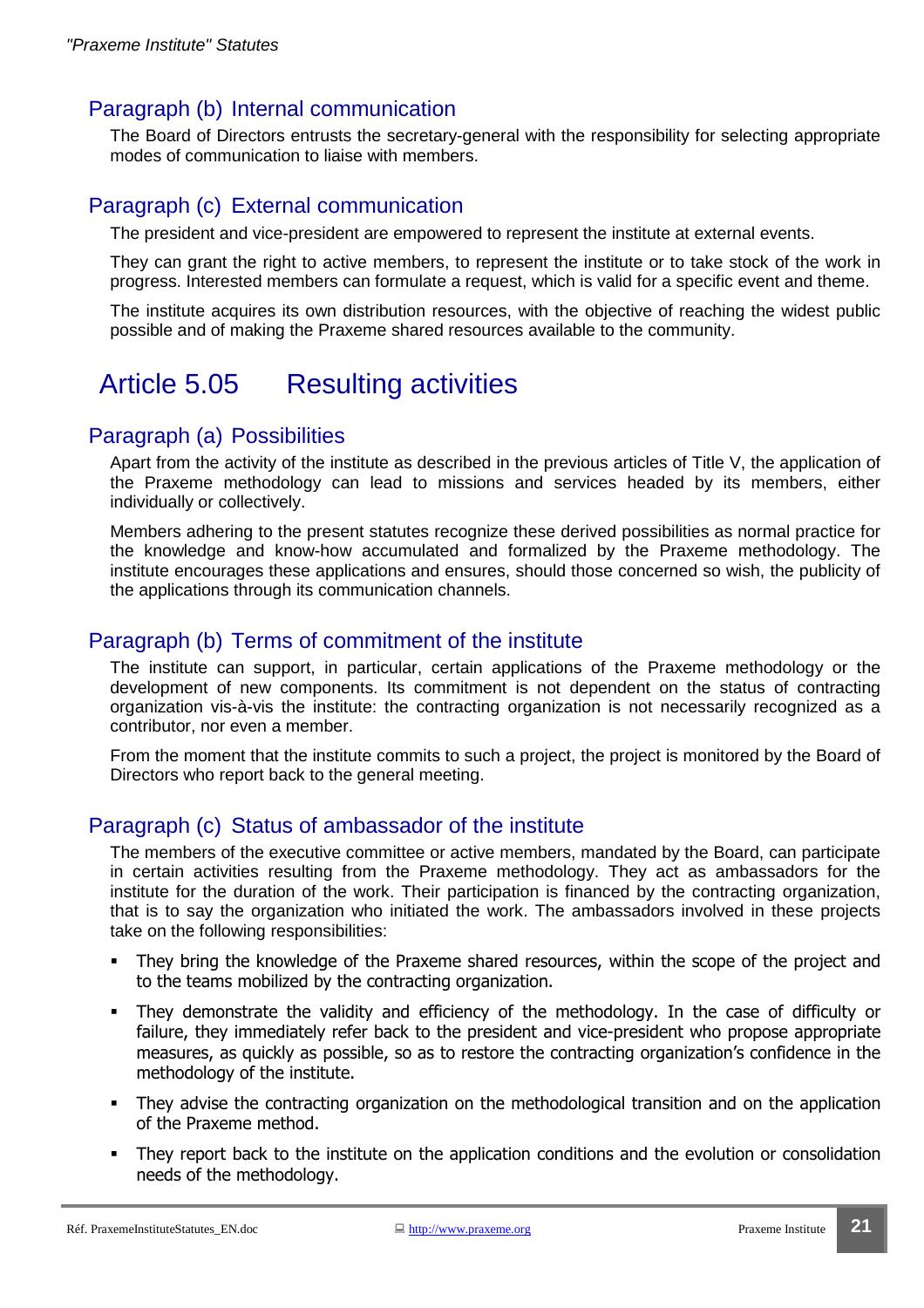They spread the word among all the people met during the project, at the contracting organization and at its partners and service providers.

The ambassadors are subject to the control of the Board of Directors, to whom they report back on the exercise of their mandate. Their mandate can be revoked by the Board, should the principles and spirit defined in these statutes be violated or should there be a breach of one of the rules in the present statutes or Rules of Procedure. The status of ambassador can also be revoked, should there be a failing or inadequacy of competences, in the context of the project.

The status of ambassador is revoked upon majority decision of the members of the Board of Directors, with the president having the casting vote. The procedure is initiated either by the person in charge of content or of form, themselves alerted by any member of the institute or non-member.

The Rules of Procedure can add conditions to the exercise of the mandate of ambassador.

In the case of a mandate being revoked, the Board of Directors directly and immediately informs the project's contracting organization.

Outside of this case of revocation, the mandate of ambassador comes to an end with the project.

#### Paragraph (d) Development of the institute

The institute responds to public requests – from practitioners or organizations – by creating ad hoc services, depending on the finances available.

# **Title VI. "Adaptation"**

Under this heading, fall the possibilities of evolution of the association and the relevant procedures.

# Article 6.01 Modification of the statutes

Modifications brought to the present statutes must be approved by the general meeting.

# Article 6.02 Dissolution

In the case of dissolution, one or more liquidators are appointed by the extraordinary general meeting. The assets, if there are any, are devolved in accordance with the legal provisions and under the sovereign decision of the aforementioned meeting.

The Praxeme shared resources can be entrusted to another organization pursuing similar aims to those of the institute. The ultimate aim of the procedure is to ensure that the shared resources are transferred, in their entirety, to the public domain.

# Article 6.03 Relations with other organizations

#### Paragraph (a) Other associations

The institute seeks to enter into a guild-type relationship with associations working in the same field of study and sharing the same central values<sup>15</sup>.

 $\overline{a}$ 

 $15$  Hence the attribute of Association, Article 2.01 Paragraph (e), page 7.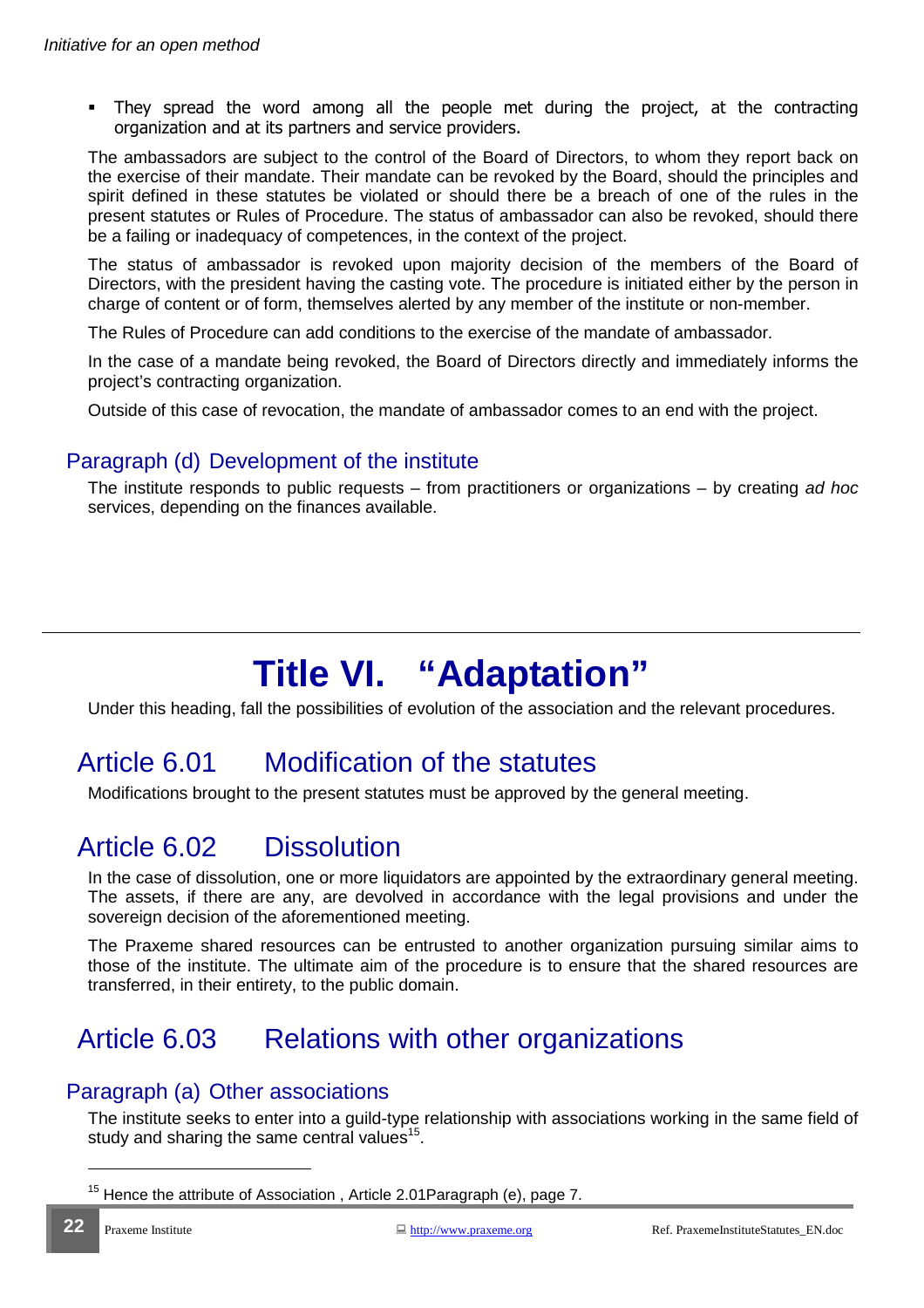The Board of Directors is empowered to establish, with such associations, relationships under the most appropriate form.

In such cases, the Board of Directors submits to the general meeting any takeover projects of associations whose objectives tend toward those of the institute and whose members desire their integration with the bodies and activities of the institute. These projects can propose different membership conditions to those established in Title II ""Membership"<sup>16</sup>, closer to those of the associations, at least for a transitory phase. The associations taken in this way can choose to keep, or not, their identity. The takeover project specifies the terms.

In the same way, the Board of Directors submits to the general meeting any potential membership possibilities of the institute with other structures, as long as the objectives and mode of functioning of these structures remain compatible with those of the present statutes.

#### Paragraph (b) Public organizations

The institute looks for public authority sponsorship, to support the development and distribution of the open method.

A seat on the College of contributors is reserved, to that effect, for a public organization, without it being necessary for the said organization to fulfill the attribution conditions of the status of contributor<sup>17</sup>. This organization is chosen by the Board of Directors according to the following criteria:

- commitment to the fields of study covered by the methodology;
- promotion of the spirit of openness and knowledge-sharing;
- support of the values expressed in the present statutes;
- role played in the pursuit of the general good.

#### Paragraph (c) Private organizations

The members of the Board of Directors are mandated to represent the institute in its contacts with enterprises and to interest them in its activities and products.

The president and vice-president can sign, with enterprises, agreements which comply with the present statutes.

 $\overline{a}$ 

<sup>&</sup>lt;sup>16</sup> Cf. page 6 and onwards.

 $17$  These conditions are defined in Article 3.02Paragraph (a), page 12.